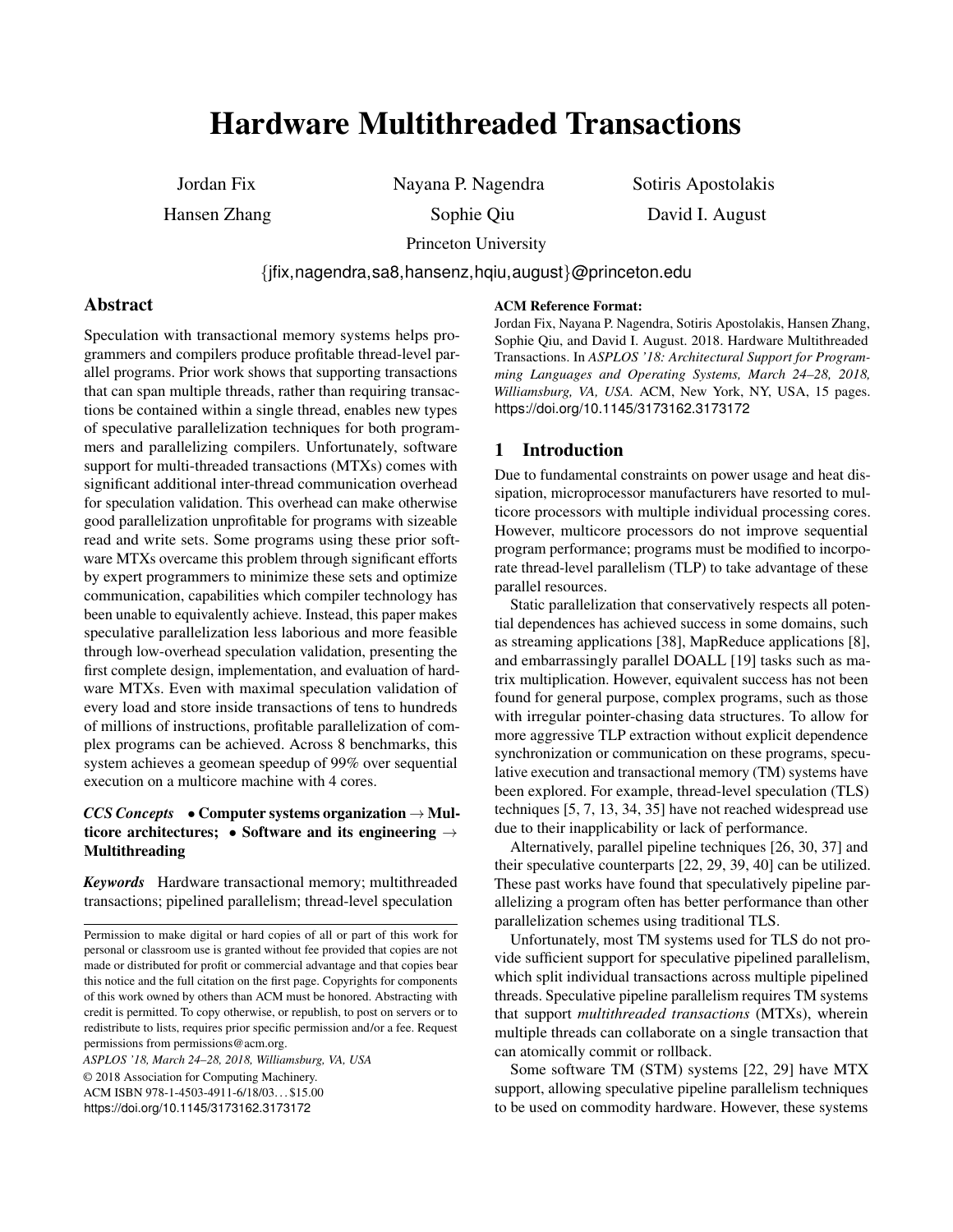suffer from high runtime overheads, which can curtail the performance of what would otherwise be well-performing parallel programs. Most troublesome is the overhead from communication of large read and write sets for transaction validation, which can be prohibitively costly [4].

Thus to be useful for complex programs, these STM systems must limit the amount of speculation validation performed. This requires laborious expert manual transformation to avoid these overheads and achieve speedup. And without further advances in compiler analyses to eliminate the need for significant amounts of validation checks, these STM systems are not useful for automatic speculative parallelization of complex programs. Prior work [18] examined the importance of static dependence analysis in a speculative automatic parallelizing compiler for simple programs with affine accesses such as matrix multiplication. Scalable speedup turned into significant slowdown when using weaker dependence analysis due to increased speculation validation overhead. Even with the strongest modern static analyses, more complex programs have not been profitably parallelized due to required speculation validation.

Thus, a TM system with low-overhead speculation validation is essential to achieve automatic parallelization of complex programs and thus more widespread use of speculative parallel execution. Hardware TM (HTM) systems can provide this low-overhead speculation validation. However, no HTM systems with MTX have been comprehensively explored.

This paper presents the first complete design, implementation, and evaluation of a TM system with support for hardware multi-threaded transactions (HMTXs). In this system:

- *•* Multiple threads can collaborate on a single transaction, with uncommitted memory modifications visible to all threads working on the transaction, and with the ability for these modifications (potentially spread across many caches) to atomically commit together.
- *•* Multiple transactions can execute on a single core without requiring any of them to commit or abort, allowing for a thread to finish work on one transaction and begin on another without interfering with the first (which may still be uncommitted).

Additionally, most existing HTM systems do not provide sufficient support for long-running and complex transactions that are often required for long-running and complex programs. To this end, in this system:

- *•* Transactions are resilient; they novelly avoid false misspeculation due to branch misprediction, support large read and write sets, and allow for interrupt and exception handling.
- *•* A lazy commit and abort scheme is used, efficiently processing large read and write sets (up to tens of megabytes of data in the evaluated benchmarks).



Figure 1. Execution timing diagram of the first 5 iterations of a loop for Sequential, DOACROSS, DSWP, and PS-DSWP.

The combination of these features allows for the HMTX system to achieve profitable parallelization of complex, longrunning programs with large amounts of speculation validation. This overcomes a large barrier to achieving automatic parallelization, and makes it easier for compilers and programmers alike to create well performing parallel programs.

This paper presents 8 benchmarks (7 from the SPEC benchmark suite [14, 15], and 1 from MiBench [11]) that are speculatively parallelized with the maximal possible amount of speculation validation, i.e. conservatively adding *every load and store inside a transaction* (often made of up of tens to hundreds of millions of instructions) to the read and write set. Despite such large amounts of validation, this system achieves a geomean speedup of 99% over sequential execution on a multicore machine with 4 cores, exhibiting the limits to which transactional memory can be used while sustaining good parallel performance.

# 2 Background and Motivation

#### 2.1 Thread Level Parallelization Techniques

Techniques such as DOALL, DOACROSS [3, 19], and pipeline parallelization [26, 30, 37] have been used in order to better leverage multicore architectures via TLP. In DOALL, each iteration of a loop is fully independent of the others and therefore each iteration can be executed in parallel. This is mostly applicable only to scientific programs that perform affine operations on regular data structures.

DOACROSS can extract parallelism from more complex loops with loop-carried dependences. Consider a linked list in which some work function is performed at each node. Each iteration needs to know the previous iteration's node to find its own node, which means this dependence is loop-carried, and DOALL is therefore inapplicable.

DOACROSS parallelizes this program in the following fashion. Thread  $t_1$  finds the first node  $n_1$ , and then sends the next node  $n_2$  to thread  $t_2$ .  $t_1$  continues processing  $n_1$ , calling the work function; meanwhile,  $t_2$  can start processing  $n_2$  in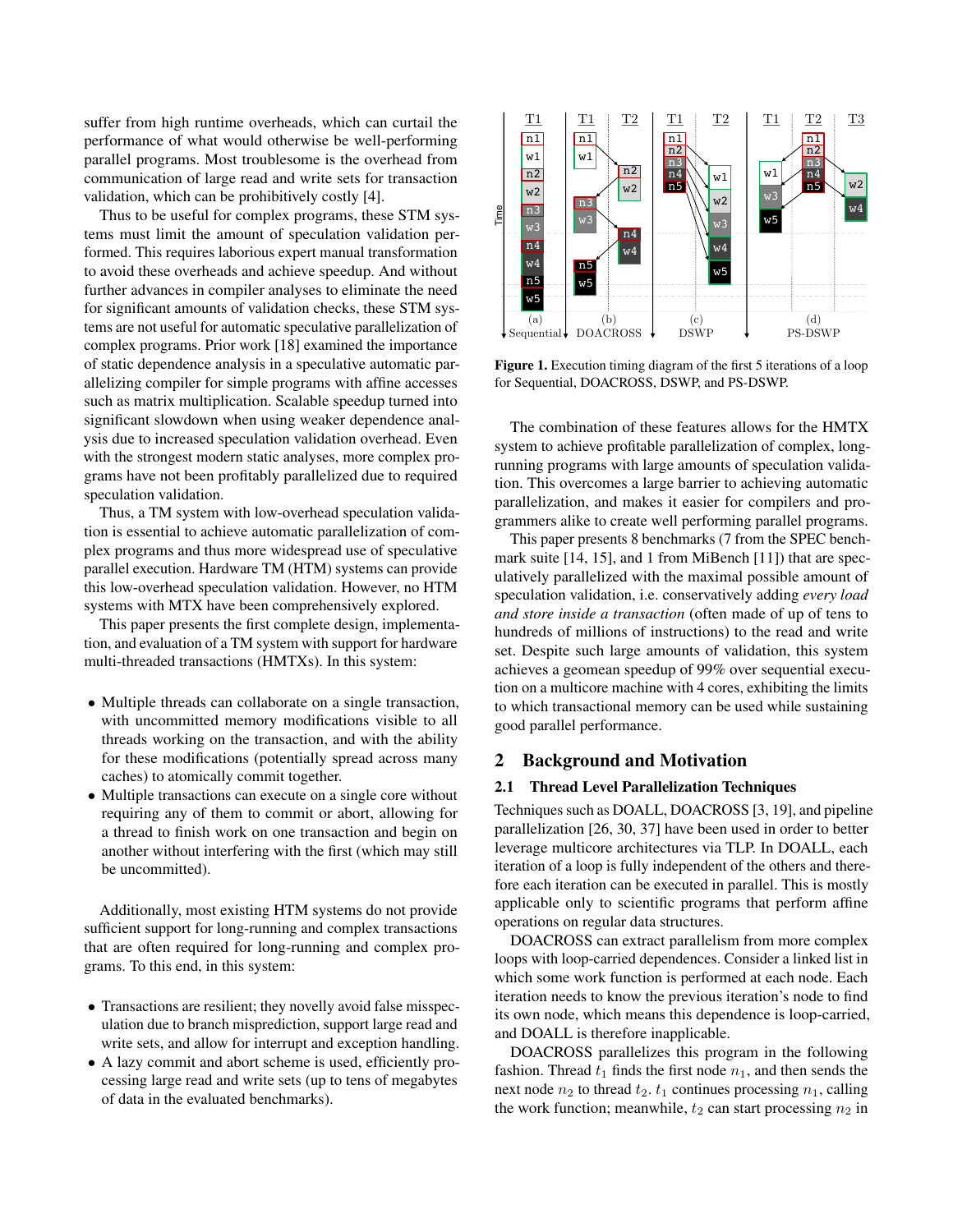parallel, and repeat this process by passing  $n_3$  to another thread. This execution model can be seen in Figure 1(b).

This loop could also be pipeline parallelized, for example by using Decoupled Software Pipelining (DSWP)[26], seen in Figure 1(c). Using DSWP, the work of each iteration is separated into a pipeline across multiple threads. In a DSWP parallelized version of the previous linked list example, thread  $t_1$  would iterate on finding every location  $n_i$  in the linked list, while sending these locations to  $t_2$  for it to separately process the node by calling the work function.

Parallel-Stage DSWP (PS-DSWP) [16, 30] recognizes that the resulting work in the second stage of the pipeline can now be done in a DOALL fashion. This makes PS-DSWP more scalable than DSWP, performing much better than DSWP or DOACROSS. This can be visualized in Figure 1(d).

DOACROSS performance depends upon the inter-core latency of the system, because the loop carried dependence must be communicated between threads for every iteration. Meanwhile, pipeline parallelization techniques like DSWP are insensitive to inter-core latency, and only pay this price at the start of execution. Past works have found that DSWP style parallelism and its variants often have better performance than DOACROSS [22, 29, 39]. Figure 1 shows that DOACROSS and DSWP could only profitably make use of two threads; meanwhile, PS-DSWP can use many more threads.

#### 2.2 Speculation

Due to the limits of static analysis, it is often hard or impossible for compilers and programmers to find profitable parallelization opportunities. To overcome inhibiting problems such as hard to analyze structures or unlikely control flow, speculative parallelization is an attractive solution, allowing for optimistic parallel execution. If any speculative assumption is incorrect at runtime, misspeculation will be detected and the program state will roll back to a previously committed, valid state, undoing any potentially harmful effects.

Even if inhibitors of parallelization are input dependent, speculating them away can still be done highly confidently, for example based on profiling the program. Still, validation must be conservatively performed even if the inhibitors never manifest and trigger misspeculation. This means that low overhead speculative validation support is very important even if speculative parallelization is done with high confidence.

Many past TM systems provide low overhead validation support for speculative DOALL and DOACROSS via threadlevel speculation (TLS) [5, 7, 12, 34, 35]. However, all past TLS systems are insufficient for speculative DSWP, which has been shown to often have better applicability and/or performance than speculative DOALL and DOACROSS [22, 29, 39, 40]. Speculative-DSWP requires multi-threaded transactions (MTXs), wherein transactions can span multiple threads. In DSWP each iteration (wrapped in a transaction) is split

across multiple pipelined threads<sup>1</sup>, as seen in Figure 1 (c) and (d). Therefore, when a transaction in the first stage of the pipeline makes some speculative modifications to memory, those modifications should be visible to the second stage of the pipeline when continuing with execution of that same transaction, even though that transaction has not yet committed. Additionally, all speculative modifications by these pipeline stages from a single transaction should atomically be committed at once.

#### 2.3 Past Multithreaded Transaction Proposals

Vachharajani [39] described the general concept of multithreaded transactions (MTXs). The proposal gives each MTX a *version ID* (VID). Speculative memory accesses from an MTX mark memory they touch with their VID. Versioning memory allows for key properties (described in detail in § 3) which are requirements of an MTX system. While Vachharajani described an initial design for a hardware TM system with MTXs, we are unaware of any detailed implementation or evaluation having been published. Additionally, parts of the design were unrealistic or left incomplete  $(\S 7)$ .

Later MTX proposals opted for software based TM systems to allow for speculative DSWP execution on commodity hardware [20, 22, 25, 29]. These systems follow in the same path as Vachharajani, assigning a VID to each transaction. They provide for multiple versions of memory by forking the main process (called the *commit process*), which contains and manages the committed non-speculative state, and allowing the other processes to execute transactions, which modify their own versions by relying on copy-on-write support in the OS. Transactions then rely on the TM system both to access the correct version of memory given some VID and to atomically commit all speculative writes of a transaction, even if they come from different threads given the VID.

In these systems, explicit communication is required both for passing speculatively memory modifications between pipeline stages (uncommitted value forwarding), and for sending records of speculative memory accesses to the commit process (speculation validation). The amount of this required communication and the resulting performance impact it has is dependent upon the complexity of the program being parallelized and the abilities of the method of parallelization (e.g. automatic vs. manual). For example in prior MTX STM systems [22, 29], expert programmers performing laborious manual pipeline parallelization ensured that speculation validation was low via minimal read and write sets in order to achieve speedup on complex programs.

<sup>&</sup>lt;sup>1</sup>Using DSWP's pipeline partitioning algorithm, instructions inside a parallelized loop's body are not necessarily kept in order with respect to the original program when partitioned across different pipeline stages. When combined with commonly used control flow speculation, it is insufficient to use traditional TLS transactions for each stage's individual portion of each iteration (e.g. putting n1 and w1 in Figure 1(d) in separate TLS transactions).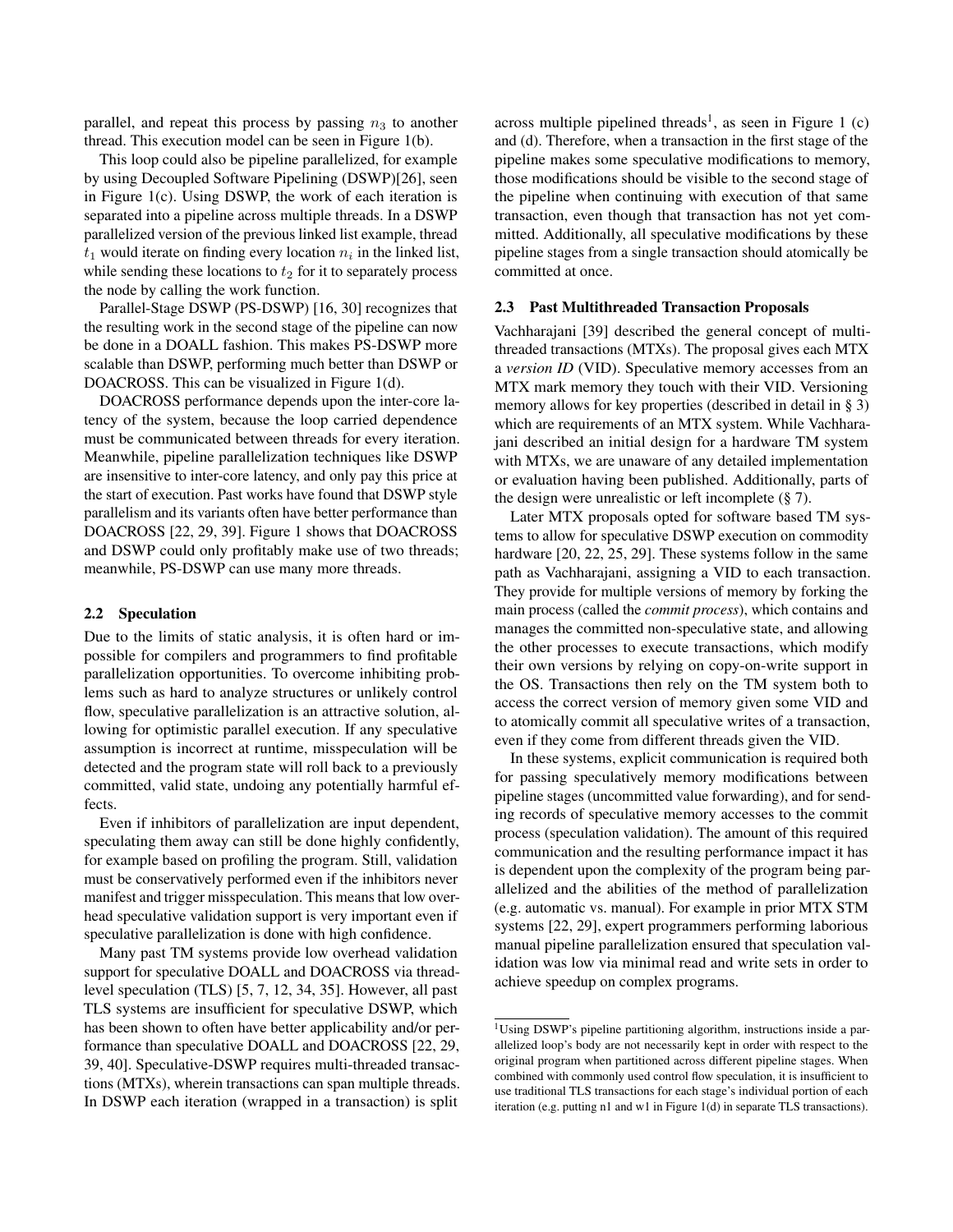

with a minimal R/W set vs. a substantial R/W set.

Figure 2 demonstrates how heavily performance depends upon read and write sets sizes when using these systems. Whole program speedup is compared for two versions of programs using an MTX STM system: one with a minimal read and write set, and one with speculation validation added to shared data accesses. As expected, more speculation validation turns slight speedups into substantial slowdowns.

Similar results have been presented in the context of automatic speculative parallelization [18, 25]. Johnson [18] found that for simple benchmarks executing in a DOALL fashion using an STM system [20, 21], "imprecise analysis forces the compiler to compensate with more speculation *...* Increased validation overheads cause application slowdown."

Thus, even with the strongest modern static analyses, automatic parallelization often requires speculation with sizeable read and write sets. The resulting validation overheads can make it difficult for these parallelized programs to achieve speedup. Instead of hoping for future heroic static analyses, or relying on significant expert programmer effort for manual parallelization, this paper embraces an alternative approach: make speculation validation cheap in order to make speculative parallelization less laborious and more feasible.

# 3 Design Overview of the HMTX System

By providing support for low-overhead, resilient multithreaded transactions, HMTX enables the profitable parallelization of complex programs with substantial speculation validation. This section provides an overview of the first HMTX design that overcomes the challenges required to execute complex parallelized programs in modern systems.

Similar to past MTX proposals, the HMTX system allows for different versions of memory, where multiple versions of a single address can exist simultaneously. Every transaction is assigned a *version ID* (*VID*), and all memory operations inside each transaction are labeled with this VID. These VIDs correspond to the original program order of the transactions; given a speculative store with VID *x*, a speculative load with

 $VID < x$  should not see that speculative store, while a speculative load with VID  $\geq x$  should. If an address is read by a transaction with VID  $y > x$  and then a speculative write occurs to that address with VID  $x$ , all transactions with VID  $\geq$  *y* should abort due to a read-after-write data hazard violation. To facilitate this, speculative memory accesses from an HMTX mark memory in the caches they touch with their VID, allowing for two key properties which are requirements of an MTX system:

- 1. Group transaction commit: The speculative modifications from many distinct threads working on the same transaction should be atomically committed as a group. These threads are likely on different cores; hence, atomic commit must be provided for all speculatively accessed memory from this transaction across multiple cores and caches.
- 2. Uncommitted value forwarding: An uncommitted memory modification from one pipeline stage of a transaction should be seen by later pipeline stages working on the same transaction. Additionally, uncommitted values from a transaction should be visible to later transactions according to the original sequential execution order of the program. Many works provide uncommitted value forwarding as an optimization [9, 12, 32–34, 41], however for MTXs it is a requirement.

To provide support for group transaction commit, all VIDs that are to be committed are sent to the memory system, and then all lines with these VIDs can be committed together. To provide support for uncommitted value forwarding, speculatively modified memory marked with VID *x* can be seen by accesses marked with VID  $y \geq x$ . Program correctness will be maintained because these VIDs correspond to original sequential program order (§ 4.3).

#### 3.1 New HMTX Instructions

New instructions must be added to the instruction set architecture (ISA) in order to support MTX. First, transactions must signal when they begin and end. End does not mean commit; the current pipeline stage may simply be done with its work on its part of the transaction, and can begin work on the next transaction, or work on another task entirely as long as it is not dependent upon its previous speculative tasks.

This proposal uses a single instruction to accomplish this: beginMTX(VID). This instruction can be called to move between different MTXs or back to non-speculative execution (VID equal to zero). When called, it sets a VID register in the core, specific to the thread context, to the provided VID. This VID is attached to all memory operations in the system that follow beginMTX in program order.

Next, a commitMTX (VID) instruction is added in order to signify that a particular MTX should atomically group commit. Commit must only be called once by one of the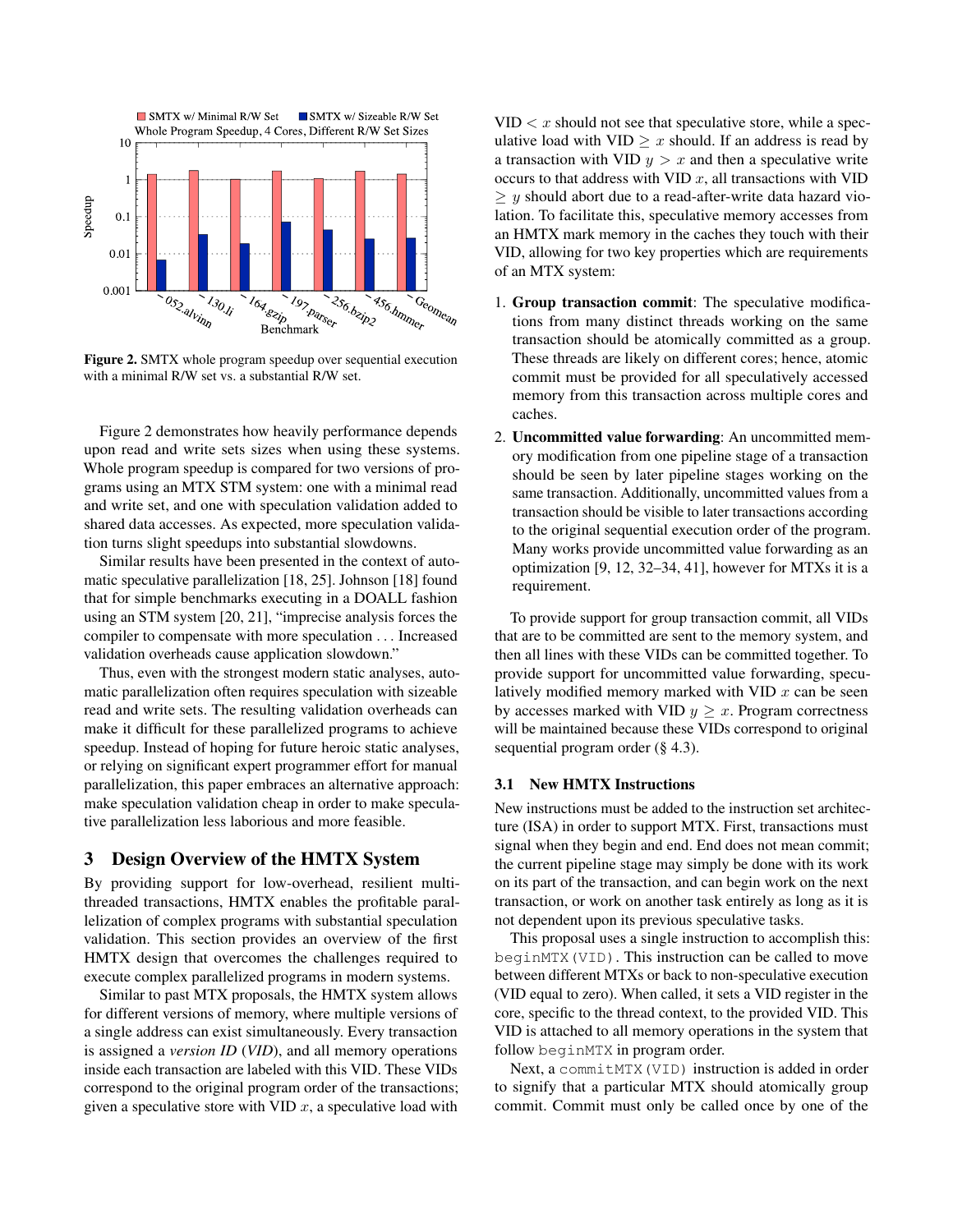| (a) Original Non-Speculative Sequential Program                                      |  |  |  |  |  |  |
|--------------------------------------------------------------------------------------|--|--|--|--|--|--|
| while (node):                                                                        |  |  |  |  |  |  |
| $w = work(node)$ ; //may modify order of list                                        |  |  |  |  |  |  |
| if $(w > MAX)$ : break;<br>$node = node->next;$                                      |  |  |  |  |  |  |
|                                                                                      |  |  |  |  |  |  |
| (b) Speculative DSWP Stage 1 Parallel Version, Using HMTX                            |  |  |  |  |  |  |
| $vid = 1$                                                                            |  |  |  |  |  |  |
| $leaveLoop = (node == NULL);$                                                        |  |  |  |  |  |  |
| while (!leaveLoop):                                                                  |  |  |  |  |  |  |
| beginMTX(vid);                                                                       |  |  |  |  |  |  |
| //create new version of producedNode w/ VID=vid                                      |  |  |  |  |  |  |
| producedNode = node; //producedNode is qlobal                                        |  |  |  |  |  |  |
| $node = node->next;$                                                                 |  |  |  |  |  |  |
| $leaveLoop = (node == NULL)$ ;                                                       |  |  |  |  |  |  |
| $begin{bmatrix} \text{begin} NTX(0) \\ \text{close} \end{bmatrix}$ //does not commit |  |  |  |  |  |  |
| produceVID(vid++);                                                                   |  |  |  |  |  |  |
| produceVID(0);                                                                       |  |  |  |  |  |  |
| (c) Speculative DSWP Stage 2 Parallel Version, Using HMTX                            |  |  |  |  |  |  |
| while $(vid = consumerVID())$ :                                                      |  |  |  |  |  |  |
| <b>beginMTX(vid);</b> //continue TX started in Stage 1                               |  |  |  |  |  |  |
| //finds correct producedNode version w/ VID=vid                                      |  |  |  |  |  |  |
| $node = producedNode;$                                                               |  |  |  |  |  |  |
| $w = work(node)$ ; //may modify order of list                                        |  |  |  |  |  |  |
| commitMTX(vid);                                                                      |  |  |  |  |  |  |
| if $(w > MAX)$ : abortMTX(vid+1);                                                    |  |  |  |  |  |  |

Figure 3. Pseudocode of a speculative version of Figure 1, with sequential (a) and speculative DSWP with MTX (b, c).

threads participating in the transaction, and only when no more speculative accesses will be made using this VID. In DSWP this is once the final pipeline stage has finished.

An abortMTX(VID) instruction is also added in order to explicitly signal an abort due to some misspeculation condition detected by the software, such as control flow misspeculation. During an abort, either triggered explicitly or implicitly via a misspeculated load or store, there must be some recovery code for the threads to jump to in order to take some action and continue execution. Therefore an initMTX(pc) instruction must be used to set the location of this recovery code prior to speculative execution beginning on every thread.

#### 3.2 MTX Instruction Usage

Figure 3 shows a code example comparing the sequential and speculative DSWP versions of a simple linked list traversal program. The DSWP version uses the instructions from § 3.1.

First, note that in the sequential version (Figure 3(a)), the early exit check if ( $w > MAX$ ) limits parallelization; the next parallel iteration cannot begin until the majority of the current iteration's work is complete. Instead, DSWP control flow speculates this dependence does not exist; it is not checked until stage 2, after later iterations (in original program order) have already begun in parallel. If this speculation is incorrect then later transactions are aborted.

Transactions are first started by the initial pipeline stage (Figure 3(b)) via beginMTX(VID). All memory operations

from this thread from this point forward come from this transaction, and hence any memory read or written will be marked as such. Once stage 1 has completed its portion of the transaction, it calls beginMTX(0), which represents that the program is moving back to non-speculative execution, but is **not** committing. All work done between beginMTX $(0)$ and beginMTX(vid) at the top of the loop is essentially bookkeeping, e.g. sending to stage 2 the VID of the transaction it just finished its portion of work on, and checking that the loop should continue iterating.

Next, note that instead of requiring explicit queue operations, HMTX's versioned memory can be leveraged to communicated each node to stage 2 via a single speculative store to the shared location producedNode. All speculative modifications are marked with the VID of each transaction, meaning each transaction's version of producedNode exists in memory, identified by their VID. These versions are accessible by other transactions if they are using the same VID  $(\S$  4.1).

Figure 3(c) shows stage 2, where transactions can continue and eventually commit. Via a consume, it determines what VID to use in order to continue with execution of a previously started transaction, and then enters that transaction via beginMTX(VID), just as stage 1. All memory operations are again marked with the VID of the transaction, meaning that any memory modifications done by the prior thread inside the same transaction are visible to this thread, even though they were performed by a different thread and remain uncommitted.

Additionally, note that stage 1 speculatively accesses node->next. This is done with some  $VID = x$ . If at some later time a transaction in stage 2 with VID  $y < x$  attempts to modify node->next (e.g. during the work function), then an abort is triggered due to a read-after-write violation  $(§ 4.3).$ 

Finally, stage 2 completes its part of the transaction and then commits it entirely, including all modifications from the stage 1 thread. This is done via commitMTX(VID), which commits that specific VID and returns to non-speculative execution.

While this code works as a two thread pipeline, it could also be executed via PS-DSWP, with multiple threads executing stage 2. Any data dependence issues between concurrent calls to the work function would again be detected thanks to the HMTX system, and an abort would be triggered (§ 4.3).

#### 3.3 Supporting Complex, Long-Running Transactions

Most existing HTM systems do not provide sufficient support for long-running and complex transactions that are often required for long-running and complex programs. § 5 discusses solutions to the following problems that would otherwise inhibit performance or make parallelization impossible.

§ 5.1: In processors with large pipelines and branch prediction, loads are often speculatively executed based on branch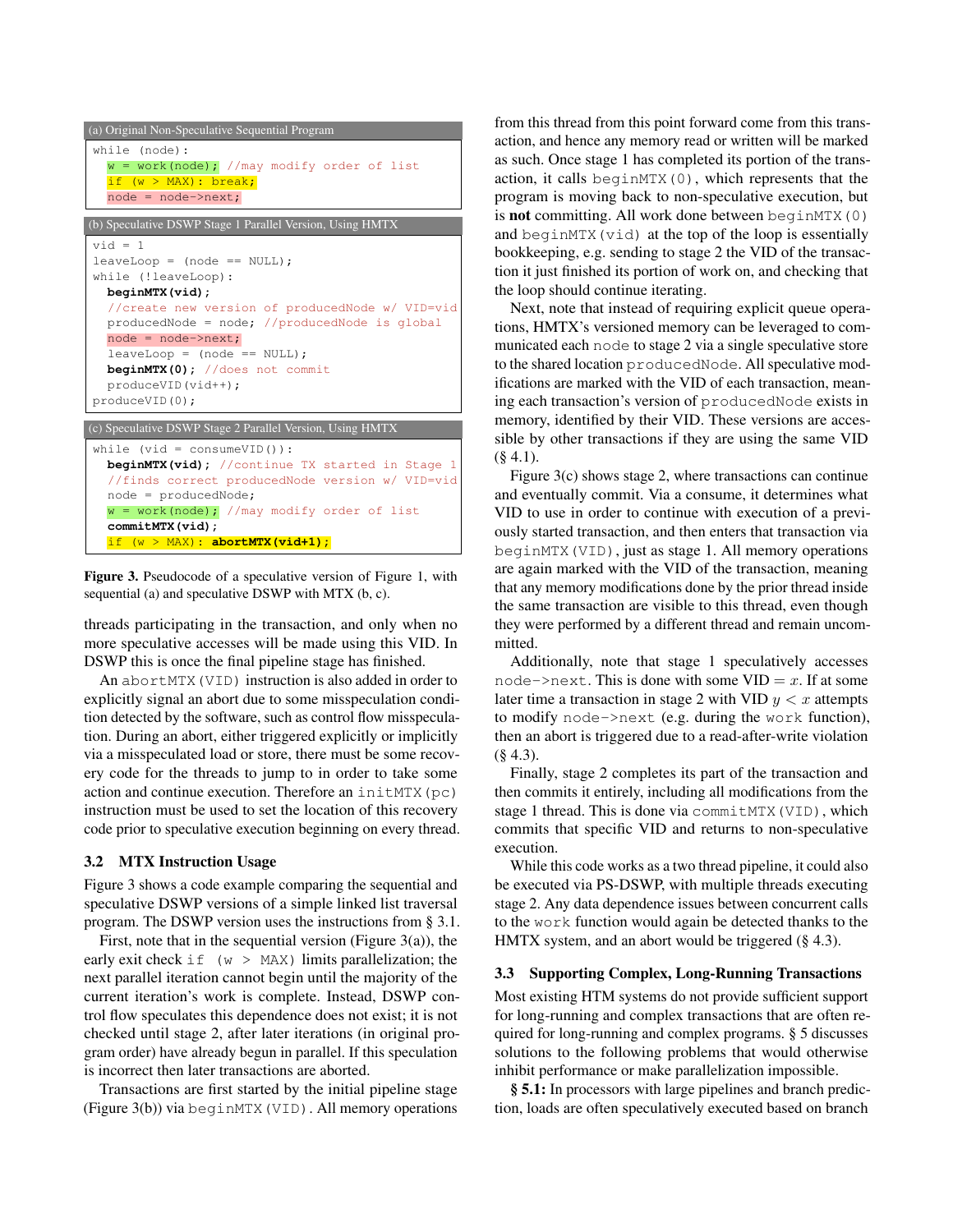prediction. If a branch is mispredicted, any corresponding squashed loads that were dependent upon this branch that have already executed have no impact other than moving data around in the caches. However in the HMTX system, VIDs are marked on lines that are HMTX-based speculatively read. This can result in spurious misspeculations if not resolved, as lines are incorrectly marked as speculatively accessed by VIDs due only to branch misprediction. To our knowledge, no past work has recognized or solved this issue, likely because most past systems either used relatively small transactions, parallelized programs without complex control flow that resulted in significant branch misprediction, or both.

§ 5.2: Given long-running transactions with complex memory access patterns, interrupts and exceptions are commonplace, e.g. due to preemption or virtual memory management. These operations must not cause misspeculation.

§ 5.3: A naïve system would need to keep track of all speculatively accessed lines in order to explicitly transition them on commit or abort. This would require some structure in hardware or software to scale along with the number of accessed lines (which is quite large in the evaluated benchmarks (§ 6.3)), increasing complexity and degrading performance of the system in execution time and energy.

§ 5.4: Speculatively modified values must have their original non-speculative counterparts backed up until commit. These backups can increase cache pressure, and potentially force an abort if all speculatively modified memory cannot fit inside the caches. Most prior systems that allow for overflow of speculatively accessed memory outside of caches require bookkeeping to track this speculative memory, which increases complexity and/or degrades performance.

# 4 Detailed Design of the HMTX System

#### 4.1 Cache Coherence Protocol Modifications

The base design of the system uses a snoopy MOESI cache coherence protocol [36]. In MOESI, there are 5 states: Modified (M), Owned (O), Exclusive (E), Shared (S), and Invalid (I). Modified and Exclusive lines are writable, meaning there are no other copies in the cache system and therefore writes can proceed unhindered. Owned and Shared lines are read only, allowing for the sharing of data across many caches. If a line in Owned or Shared needs to be written then an upgrade must be issued, invalidating other copies in the cache system. Lastly, Modified and Owned lines are dirty, and must eventually be written back to memory. Shared and Exclusive lines are clean and can be silently invalidated and replaced if necessary.

The behavior of the MOESI protocol is unchanged when all lines and requests have VIDs equal to zero, which is considered to be non-speculative. However when a cache line and/or request have VIDs that are non-zero, hits and



Figure 4. State diagram for speculative accesses. O, S, and I states are not shown for simplicity; they would follow the same path as M or E once acquiring exclusive access.

misses behave differently. Similar to others [34], these differences are partially dependent upon new "speculative" coherent states: Speculative-Modified (S-M), Speculative-Owned (S-O), Speculative-Exclusive (S-E), and Speculative-Shared (S-S). A state diagram for these states is seen in Figure 4 and is explained further in § 4.2.

Multiple versions of the same cache line can exist in a single cache set. In order to differentiate these versions, each line has two VIDs added to it: the *modifier VID* (modVID), and the *highest accessor VID* (highVID). In addition to tag comparison, hits and misses are dependent upon comparing the VID of the request to modVID and highVID. The request's cache set index is still dependent only on the request's address. If a cache set fills up, then any of the versions can be written back to the next level cache as normal. However, note that selecting some speculative versions of cache lines as a victim for writeback past the last level cache forces an abort (§ 5.4).

The modVID corresponds to the VID of the transaction that created this version of the line due to a speculative modification. All non-speculative versions of a line have a modVID of zero. A speculative modification creates a new cache line in state S-M and sets its modVID to the VID of the speculative store. An unmodified copy of the line is kept in S-O, retaining the modVID of the original line. This can be seen in Figure 4, with any speculative modifications that do not trigger an abort going to state S-M, and also creating an unmodified copy in S-O. Using these lines, reads with lower VIDs can find their correct version of the line, avoiding write-after-read hazards.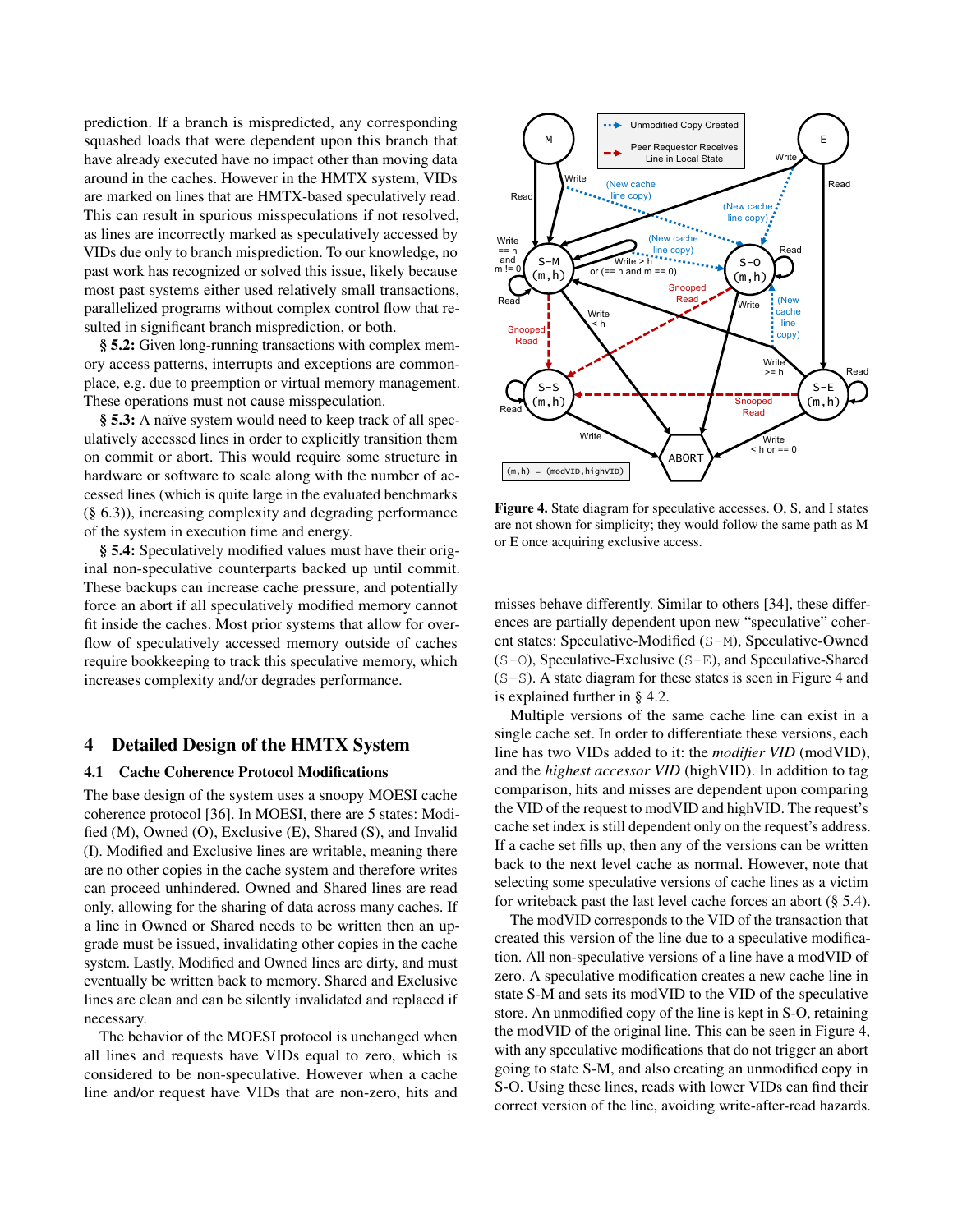The highVID corresponds to the highest VID which accessed this version of the line. This allows reads from later VIDs to access a modified cache line without having to create new cache lines; instead they only need to update highVID. Thus, the use of these two VIDs allows us to represent multiple conceptual cache line versions with a single physical line. Additionally, it allows a speculative modification to check a single cache line to determine if an abort must be triggered due to a dependence violation. Finally, it is used to determine which particular lines should hit given the accesses' VID, and for simplifying discarding versions of a line that are no longer needed during commit.

The notation  $S-M(m,h)$  means that an S-M line has mod-VID m and highVID h. The VIDs are always listed in this order when seen in this tuple notation.

Qualitatively, the states can be thought of as follows:

S-M lines represent the "latest" speculative version of the line, meaning this version of the line is the latest with respect to original program order. Thus, if the VID of a speculative write is greater than or equal to highVID, it can proceed without triggering misspeculation, as no "later" access has already occurred to the line. No version of the line exists with a higher modVID. The highest VID to access this line is set to highVID. This version of the line is dirty with respect to main memory, so on commit it must move to a dirty non-speculative state.

S-O lines represent speculatively accessed lines that were later speculatively modified by a write with a higher VID. When such a speculative modification occurs, an unmodified copy is kept in S-O with highVID equal to the VID of the speculative modification, while the new line with speculative modifications moves to S-M. That S-M line may similarly transition to S-O if it is speculatively modified by a write with higher VID. Speculative writes that hit this version of the line trigger an abort due to a potential dependence violation, as some "later" access already occurred to the line.

S-E lines are essentially the same as S-M, except no versions of the line have been modified since entering the cache, whether speculatively or non-speculatively. Consequently, on commit the line returns to a clean non-speculative state (Exclusive or Shared) instead of a dirty non-speculative state (Modified or Owned), preventing unnecessary writeback to memory. This state can never have modVID *>* 0.

S-S lines are used to allow for shared copies of speculatively accessed lines to exist in different caches. This enables efficient sharing of read-only speculative accessed data, which is important for many TLP programs. This version of the line does not respond to snoops, as one of the S-M, S-O, or S-E versions will respond instead.

Hits and misses are determined by combining the address and coherent state of the line as in traditional coherent cache systems with these VIDs of the line and the VID of the received request. Given some speculative line, for an incoming request with VID *a*:



Figure 5. Pseudocode and cache states of the Figure 3 example. Note that cache state is only shown for address 0xa.

- **S-M/S-E(m, h):** if  $(a \ge m) \Rightarrow$  hit
- **S-O/S-S(m, h):** if  $(a < h)$  and  $(a \ge m) \Rightarrow$  hit

These are the same conditions used to determine hits for snooped requests on the bus. However, as noted, S-S lines ignore snooped requests, similar to the S state in MOESI.

The modVID and highVID essentially act as a minimummaximum range of VIDs, used to determine what accesses hit what lines, and when to trigger misspeculation. The protocol is designed such that a request incoming to a cache knows if it should hit, miss, or trigger misspeculation solely by using the coherent state of each line, their modVID and highVID, and the VID of the request. For example, there is no "potential" hit case, wherein global knowledge of all versions of this line must be gathered before determining if a line in the local cache should have hit or is a miss. Requests will only hit on one version of the line. If that version is not present, a request is broadcast on the bus with the request's VID. Only one cache will respond, with the line that should have hit for this request had it been in the same cache. Finally, lines do not need to know the state of other lines in other caches to determine what state to transition to in the case of a commit or abort  $(\S 4.4)$ .

#### 4.2 Operation of Speculative Accesses

When a line is first speculatively accessed, writable (M or E) access must be gained for the line in the L1 cache, as seen in Figure 4. Once the cache has a writable copy, the request can proceed. In the case of a read, the line is moved to S-E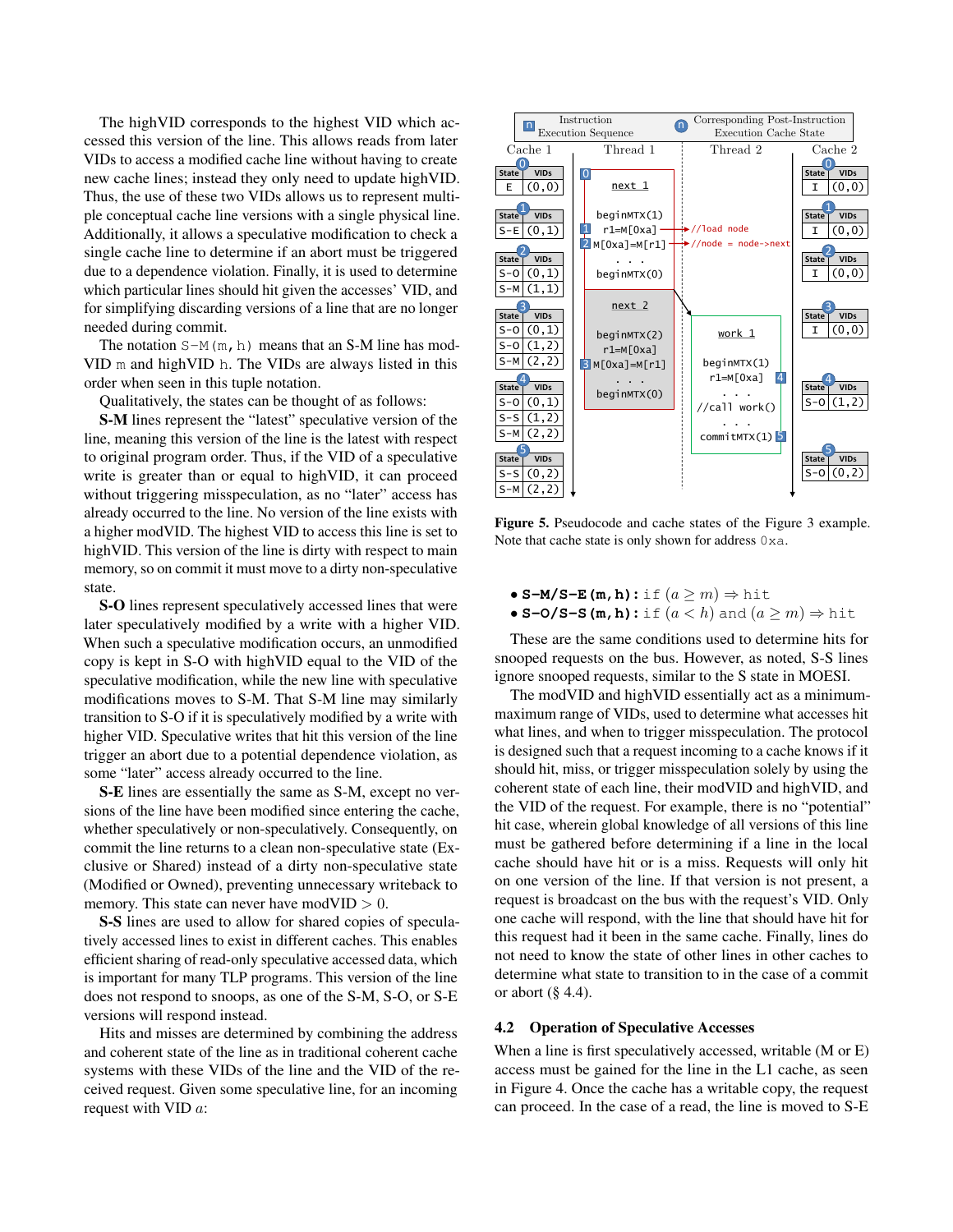(if the line was still clean  $(E)$ ) or S-M (if the line was already dirty  $(M)$ ) with the VID  $x$  of the request set on the line as the high VID. mod VID is left as zero because this is a read, so the non-speculative version of the line feeds the read and no new version is created. Figure 5 shows an example of this case at instruction 1 with VID 1, resulting in state  $S-E(0,1)$ .

Now if a speculative write with VID  $y > x$  is received, then a copy is made of the line to preserve the non-speculative state, which was the version *x* used. The resulting states would be S-O(0, y) and S-M(y, y). Again this is seen in Figure 5, with VID 1 at instruction 2, and corresponding new versions  $S-O(0, 1)$  and  $S-M(1, 1)$ .

Continuing with the example in Figure 5, a speculative write executed for VID 2 at instruction 3. In this case the S-M(1, 1) version transitions to S-O(1, 2), setting high-VID to 2 and keeping the data the same. Additionally a new version of the line including the speculative modifications is created with modVID and highVID set to the VID of the write,  $S-M(2, 2)$ . Three different versions of the line now exist with different modVIDs and data.

When a read with VID 1 is received at instruction 4, it is broadcast on the bus and hits the  $S-O(1, 2)$  version of the line due to the scheme as described in § 4.1. The response is sent in  $S-0(1, 2)$ , as seen in Figure 4. If an access with VID greater than or equal to 2 was received it would hit the S-M(2, 2) version. This ensures correctness of execution, as reads with VID 1 should not see the speculative updates by transaction VID 2 but any accesses with VID greater than or equal to 2 should see the modifications by VID 2.

Lastly, Figure 5 shows the final state after Thread 2 commits. The commit process is explained further in § 4.4.

#### 4.3 Preserving Original Program Semantics

An informal argument is provided that the original program's semantics is preserved using HMTX. VIDs in this system are assigned in order corresponding to the original sequential execution order of the program, thus they can be used to respect dependences during speculative execution, ensuring the original program's semantics is preserved.

Given two transactions with VIDs  $x$  and  $y$  where  $x < y$ , all memory operations with VID *x* should occur logically before those with VID *y*. If this logical order is not respected during execution then then an abort should be triggered.

We will assume for the following cases that the system receives two memory operations, at least one of which is a store, with VIDs *x* and *y* with no intervening accesses. We additionally assume that their VIDs are the highest two VIDs to access this line; if this were not the case, then some version of the line would have highVID *>* the VID of at least one store, which would trigger misspeculation.

Flow Dependences: Assume a store with VID  $x$ ,  $s_x$ , to the same address as a load with VID *y*, *ly*. If *s<sup>x</sup>* occurs temporally first, then the version of the line with this modification will exist in  $S-M(x, x)$ . When  $l_y$  occurs, it will hit this version of

the line because  $y > x$ , and the line will move to S-M(*x*, *y*). This is thanks to uncommitted value forwarding. Instead, if  $l_y$  occurs first then a version of the line will exist with highVID ==  $y$  in either S-M, S-E, or S-O. When  $s_x$  occurs misspeculation will be detected because of a store to a line with VID *<* the highVID of the line, *y*.

Anti-Dependences: Assume a load with VID *x*, *lx*, to the same address as a store with VID  $y$ ,  $s_y$ . If  $l_x$  occurs temporally first, then a version of the line will exist with high VID  $== x$ in either  $S-M$ ,  $S-E$ , or  $S-O$ . When  $s_y$  occurs, it will hit this version of the line because  $y >$  the modVID of the line, as  $y > x$  and x must be  $\geq$  modVID of the line. A new copy of the line will be created in  $S-M(y, y)$ , and the original version of the line will be left in S-O with highVID *y*. Instead, if  $s_y$  occurs first, then a version of the line will be created in  $S-M(y, y)$ , and the original line that it hit will have high VID  $=$  *y*. When  $l_x$  occurs it will hit that version because  $x < y$ , and false misspeculation will be avoided.

Output Dependences: Assume two stores with VIDs *x*,  $s_x$ , and *y*,  $s_y$ . If  $s_x$  occurs temporally before  $s_y$ , then the version of the line with this modification will exist in S-M(*x*,*x*). When  $s_y$  occurs, it will hit this version of the line because  $y >$  the modVID of the line, *x*. A new copy of the line will be created in  $S-M(y, y)$ , and the original version of the line will be left in  $S-O(x,y)$ . Instead, if  $s_y$  occurs first, then a version of the line will be created in  $S-M(y, y)$ . When  $s_x$  occurs misspeculation will be conservatively triggered because of a store to a line with VID *<* the highVID of the line, *y*.

Thus, all dependences will be respected, and the original program's sequential semantics will be preserved.

#### 4.4 Implementing Commits and Aborts

To reason about how commits and aborts occur, assume for now that on a commit or abort every line in each cache is inspected and immediately transitioned to a new state if necessary depending on its VIDs and state. An optimized, lazy version is introduced in § 5.3.

A commit or abort for some VID is processed via a broadcast on the shared L1-L2 bus along with the VID. The software must ensure that commits always occur consecutively (§ 4.7); otherwise behavior of the system is undefined.

A state diagram for commit transitions can be seen in Figure 6. Assume a commit occurs for some VID *x*. Intuitively based on the design of the protocol, all lines with modVID  $== x$  are now the committed non-speculative version, and hence they set their mod $VID = 0$ . Additionally all lines with highVID  $\leq x$  no longer need to be marked speculative at all, because all transactions that accessed them are complete. Therefore these lines can move to non-speculative coherent states (i.e.  $S-M/S-E \rightarrow M/E$ , and  $S-O/S-S \rightarrow I$ ). As seen in Figure 5, a commit occurs at instruction 5, and cache lines transition accordingly.

On an abort for any VID, all uncommitted transactional memory in the cache system is flushed. This facilitates a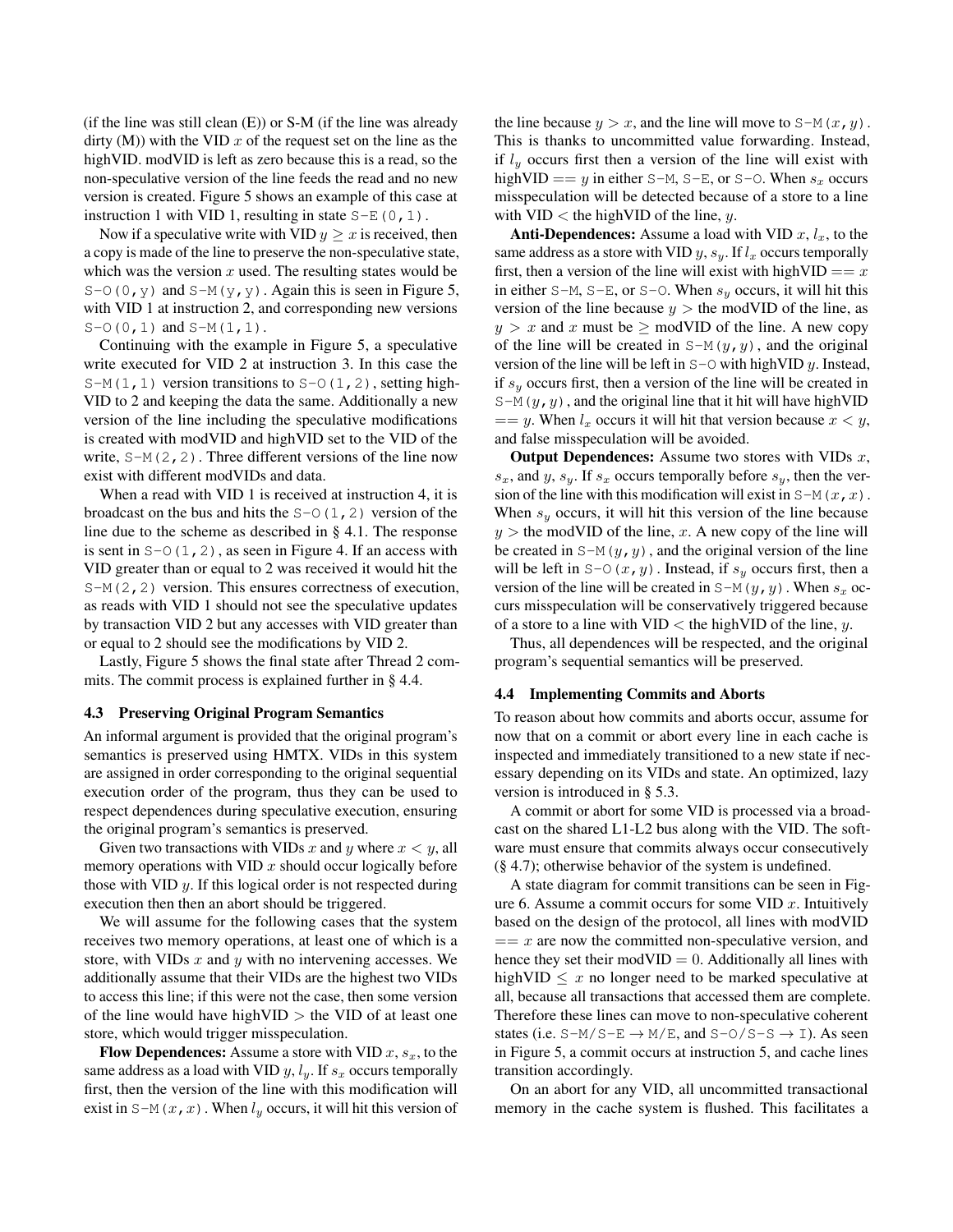

Figure 6. Commit state diagram.



Figure 7. Abort state diagram. Note that S-E lines must have mod-VID  $== 0$ , hence S-E has no transition for modVID  $> 0$ .

simpler implementation; aborts should be very rare when a program is parallelized efficiently and thus we optimize for the common case and push slowdowns to the rare abort case.

Intuitively based on the design of the protocol, lines that have mod $VID == 0$  are non-speculative, and therefore they should not be invalidated if they are dirty with respect to main memory. Otherwise, all other lines should be invalidated. This is reflected in the state diagram (Figure 7).

#### 4.5 Efficient VID Comparisons

The majority of the area and power increases  $(\S$  6.4) come from the two *m*-bit VIDs per line, along with comparing them to the incoming request VID when checking for a hit.

In the evaluated implementation,  $m = 6$ . Instead of doing two full 6-bit comparisons on every cache set check, we note that it is highly likely that VIDs in use by the system at any given time are equal or very close to each other. This is because each transaction has a single VID, and VIDs are used consecutively between transactions. Thus, a full 6-bit comparison is unnecessary for the large majority of accesses. Instead, the highest 3-bits can check for equality while the low 3-bits can check for magnitude comparison. This keeps dynamic energy consumption low without compromising on cache hit latency. In the very rare case that the low 3-bits are not equal, a cascading comparison can continue for the high 3-bits, delaying a cache hit while the comparison is completed.

# 4.6 VID Overflow and Reset

Because VIDs are limited to a finite *m* bits, an issue arises when the system uses all 2*<sup>m</sup>* VIDs. If this occurs, first the software delays all new transactions until the one with VID  $= 2<sup>m</sup>$  has committed. Next, a VID Reset signal is sent to the memory system, which triggers two actions. First, all caches set LC VID  $= 0$ . Second, the VIDs on all cache lines are reset to  $(0, 0)$  if an abort was previously seen  $(\S 5.3)$ . Once this is complete, new transactions can begin with  $VID = = 1$ .

This works thanks to the design of the protocol  $(\S$  4.1); the "latest" versions of the line in  $S-M/S-E$  will now have VIDs (0,0). This essentially commits them because they have their modVID set to non-speculative state (i.e.  $== 0$ ), and their hit condition simply checks for the access VID modVID. Additionally, the previously buffered "non-latest" speculative versions now in  $S-O/S-S(0, 0)$  can never hit for an access because their hit condition checks for the access VID *<* highVID which can never be true. These lines will simply be invalidated when selected as a victim.

When using DSWP, VID Resets can be costly because they stall the DSWP pipeline until the transaction with maximum  $VID = 2<sup>m</sup>$  commits. Thus the decision of how many bits should be used for VIDs leaves a tradeoff of execution time vs. implementation complexity and energy consumption. We settled on 6 as a fair medium.

#### 4.7 Operating System and Program Support

Operating system (OS) support is required to determine the maximum size of VIDs, *m*. The software should query the OS to determine *m*, and then ensure all outstanding commits have occurred before triggering a VID reset (§ 4.6).

Additionally, the program must ensure that the active VIDs in the system correspond back to original program order, and that commits occur in consecutive order, e.g. VID 2 commits only after 1 and before 3.

Lastly, output must be handled specially inside a transaction. Outputs are explicitly buffered to ensure no speculative effects occur until commit. Prior work [20] created a transactional I/O system to overcome this, which could be used instead.

# 5 Supporting and Optimizing For Complex, Long-Running Transactions

Most existing HTM systems do not provide sufficient support for long-running and complex transactions that are often required for long-running and complex programs. This section introduces the most important enabling optimizations.

#### 5.1 Squashed Loads and False Misspeculation

As discussed in § 3.3, cache lines may become incorrectly marked as speculatively accessed due to branch misprediction inside of a transaction, leading to spurious misspeculations. To overcome this problem, we introduce the *speculative load acknowledgment* (SLA). When a branch-speculative load is executed it does not immediately mark the line it accesses with its VID. Once the load is actually committed, then it is safe to mark the line with its VID. At this point an SLA is sent to the cache system, which includes the value which was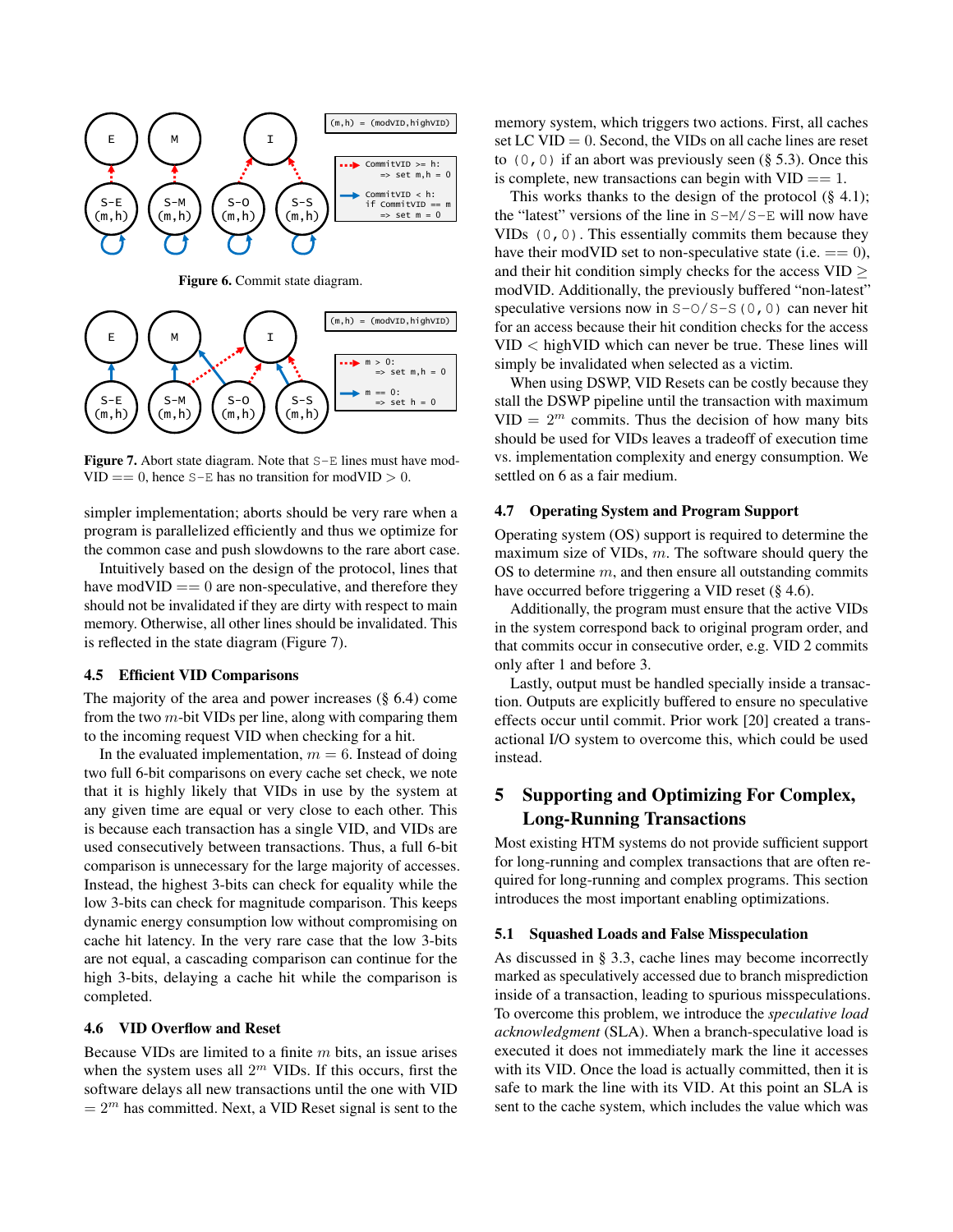loaded, the address of the load, and the VID of the load. A structure similar to the store queue buffers these SLAs until they should be sent. The cache system receives this request, verifies that the original value loaded in the SLA is the same as the current one at that address, and then transitions the line to the correct speculative state. Otherwise an abort is triggered. This optimization avoids many false misspeculations (§ 6.3).

Note that an SLA does not need to be sent for an access to a line that already has logged that the VID accessed it, either from an earlier confirmed speculative load with the same VID, or from a speculative store with the same VID. When a speculative load executes, it is returned to the CPU with a bit representing if an SLA is required. This way when the load is committed due to correct branch prediction it knows whether or not to send an SLA. Thanks to memory access locality, the number of SLAs that need to be sent is low (§ 6.3).

#### 5.2 Surviving Interrupts and Exceptions

In order for transactions to survive interrupts (e.g. for context switches) and exceptions (e.g. for virtual memory management), the operating system must be able to non-speculatively perform memory operations once interrupted. This is especially important for long running transactions and those which access large or irregular pointer-chasing data structures. Even programs without such memory access patterns may require non-speculative exception handling, as operating systems often lazily load pages on-demand and thus would need to nonspeculatively ensure all required memory inside a transaction is already loaded prior to speculative execution.

To support this, we statically link the parallelized programs, and then have the program inform the HMTX system of the range of the program's text segment, so that it will only add the VID onto loads and stores that fall into this PC range. This results in functioning non-speculative interrupts. Dynamically linked programs could also be supported if the system is made aware of the addresses of the libraries.

Note that, unlike most hardware TM systems, speculative threads can migrate between cores; their data can be found in other caches naturally through the VID of the transaction.

#### 5.3 Lazy Commits and Aborts

As noted in  $\S 3.3$ , a naïve scheme such as that presented in § 4.4 would need to keep track of all speculatively accessed lines in a manner which is not scalable or efficient for large read and write sets. To improve upon this scheme, the HMTX system adapts an approach used by other works [13, 27, 41] by using *lazy speculative state processing*. A new register is added to each cache representing the latest committed VID (LC VID). Additionally, two new bits are added to every cache line: a Committed Bit (CB) and an Aborted Bit (AB).

On commit, all caches must complete two tasks. First, they set their LC VIDs to the VID of the commit. Second, every line has its CB set to 1 if  $AB \neq 1$ . Meanwhile, aborts do not change LC VID, but similar to commits each line sets its AB to 1 if  $CB \neq 1$ . This ensures that AB and CB are never simultaneously set.

For every speculative access that arrives, the cache continues using the same hit and miss logic as before, as described in § 4.1. Non-speculative accesses use  $VID = LC VID$  for hit logic only. This intuitively makes sense, as non-speculative accesses should access the last committed version of a line.

Using CB and AB, lines are updated for commit (if CB  $=$  = 1) or abort (if AB = = 1) if a hit occurs for that version of the line, or if that line is chosen as a victim for write back to the next level. For commits, the VIDs of the line will be checked against the cache's LC VID, and any transitions necessary can be made on a single line basis. Similarly, aborts can transition based on the line's VID. Lastly, processing aborts lazily requires that we additionally ensure that hits can never occur for lines with modVID  $> 0$  and AB  $== 1$ .

Given this design, no complex cache operations are required on commit or abort; execution can proceed quickly without waiting for an expensive or costly cache operation where every line must be explicitly transition based on the commit or abort state machine. This additionally limits the complexity of implementation. This lazy commit scheme is possible because of the design of the coherence states, which allows for a lines to transition to its next state without needing to query for the state of any other lines in the system.

#### 5.4 Speculative Memory Overflowing the Caches

Each cache line's modVID and highVID enable different versions of memory as well as tracking and verifying the ordering of accesses to these versions. Naïvely, this means that all speculatively accessed lines would need to stay inside the caches for the system to function correctly.

Note however that the scheme saves many non-speculative versions (in  $S$ - $\circ$  with modVID = 0). Because these lines are non-speculative, they are safe to write back to memory. However, we must guarantee that they can be retrieved back in a speculative state that ensures correct execution. The protocol ensures this because if there is a line in S-O, there must also be an S-M line also somewhere in the cache hierarchy. If an S-M line snoops a request with  $VID = y$  for a line that has the same address but does not hit due to VID comparison, it asserts that the line was already speculatively modified. If the request then misses all caches, it knows that it should have hit an  $S$ - $\circ$  version with modVID = 0 that must have been written back to memory. Thus when the request is satisfied by memory it is returned in  $S-O(0, y+1)$ , and speculative execution can resume. This preserves correctness while allowing for larger read and write sets.

If a line not in state  $S$ -0 with modVID = 0 is selected as a victim from the last level cache, then the transaction should abort. In order to reduce such aborts, victim selection in the last level cache can prioritize such S-O lines for eviction over other speculatively accessed lines.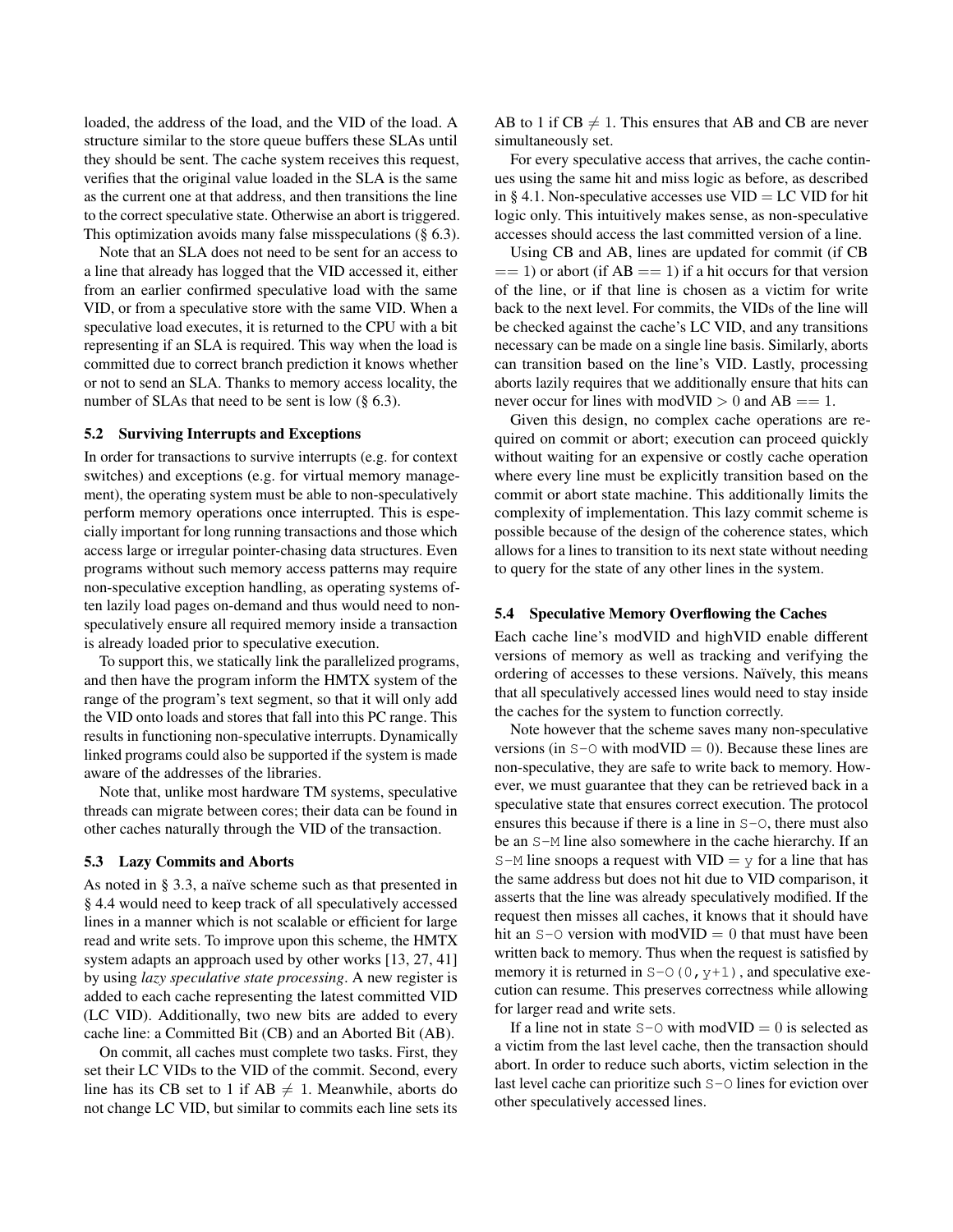| <b>Benchmark</b> | <b>Parallel</b><br>Paradigm | <b>Hot Loop</b><br><b>Native Exec</b><br>Time % | <b>Avg Number</b><br>of Spec Mem<br><b>Accesses Per TX</b> | Number of TX<br><b>Aborts Avoided</b><br>via SLA Per TX | % of Spec<br>Loads<br><b>Needing SLA</b> | % of Branch<br><b>Insts Inside</b><br><b>Hot Loop</b> | <b>Branch Mispred</b><br><b>Rate Inside</b><br><b>Hot Loop</b> |
|------------------|-----------------------------|-------------------------------------------------|------------------------------------------------------------|---------------------------------------------------------|------------------------------------------|-------------------------------------------------------|----------------------------------------------------------------|
|                  |                             |                                                 |                                                            |                                                         |                                          |                                                       |                                                                |
| 052.alvinn       | <b>DOALL</b>                | 85.5%                                           | 2.290.717                                                  | 0.158                                                   | 1.28%                                    | 11.5%                                                 | 0.245%                                                         |
| 130.li           | <b>PS-DSWP</b>              | 100%                                            | 181,844,120                                                | 22.5                                                    | 4.21%                                    | 20.5%                                                 | 3.65%                                                          |
| $164$ .gzip      | <b>PS-DSWP</b>              | 98.4%                                           | 6.248.356                                                  | 3.32                                                    | 7.08%                                    | 14.6%                                                 | 2.68%                                                          |
| 186.crafty       | <b>PS-DSWP</b>              | 99.5%                                           | 4.498.903                                                  | 1.50                                                    | 4.92%                                    | 13.1%                                                 | 5.59%                                                          |
| 197.parser       | <b>PS-DSWP</b>              | 100%                                            | 24,733,144                                                 | 24.6                                                    | 2.56%                                    | $19.2\%$                                              | 1.05%                                                          |
| $256$ .bzip $2$  | <b>PS-DSWP</b>              | 98.5%                                           | 131,271,380                                                | 17.3                                                    | 6.04%                                    | 12.6%                                                 | 1.33%                                                          |
| 456.hmmer        | <b>PS-DSWP</b>              | 100%                                            | 1.709.195                                                  | 0.187                                                   | 1.40%                                    | 4.83%                                                 | 1.03%                                                          |
| ispell           | <b>PS-DSWP</b>              | 86.5%                                           | 43,752                                                     | 0.0280                                                  | 13.0%                                    | 16.6%                                                 | 2.82%                                                          |

Table 1. Statistics from simulated speculative execution using HMTX, and from native sequential non-speculative execution.

| <b>Feature</b>                          | <b>Parameter</b>                               |
|-----------------------------------------|------------------------------------------------|
| Architecture                            | Alpha 21264                                    |
| Clock Speed                             | $2.0$ GHz                                      |
| L1 I and D Caches                       | 64KB, 8-way set associative, 2 cycle latency   |
| Shared L <sub>2</sub> Cache             | 32MB, 32-way set associative, 40 cycle latency |
| Cache Line Size                         | 64B                                            |
| <b>Base Cache</b><br>Coherence Protocol | <b>MOESI</b>                                   |
| Memory                                  | 1GB, 200 cycle latency                         |
| <b>Operating System</b>                 | Linux Version 2.6.27.6                         |
| Compiler                                | GCC Alpha Cross Compiler, Version 4.3.2        |

Table 2. Architectural Configuration in gem5.

# 6 Evaluation

The HMTX system was implemented and evaluated using the gem5 simulator [2] in full system mode with a 4-core out-oforder processor. Table 2 shows the hardware configuration. Hot loop speedup is compared. Approximately 15% of the iterations of the hot loops are measured and evaluated due to limitations of the simulation environment.

#### 6.1 Benchmarks

We evaluated 8 benchmarks (7 from the SPEC benchmark suite, and 1 from MiBench), all of which need speculation for efficient TLP transformation. Of these benchmarks, 6 were also evaluated by SMTX [29]; replicated SMTX results for these 6 are directly compared against. We focused mostly on those benchmarks that use the DSWP execution paradigm, as they require MTX support. The same parallelization paradigm was used for both the SMTX and HMTX versions. Table 1 shows the benchmarks and their parallelization paradigms, as well as the percentage of the execution time the hot loop runs for on a native x86 machine.

The benchmarks were speculatively parallelized manually for both the SMTX and HMTX versions. However even though the HMTX versions were manually transformed, all loads and stores inside a transaction were added to the read and write sets, meaning speculation validation is performed for every memory access inside a transaction. This is the maximum amount of speculation validation possible for speculative parallel execution. Therefore this represents the worst



Figure 8. Hot loop speedup over sequential using 4 cores. SMTX versions have minimal read and write sets due to expert manual transformation. HMTX versions perform speculation validation on *every read and write* inside a transaction, i.e. the maximum possible read and write set. Note that we have no SMTX comparison for 186.crafty and ispell; accordingly, "Comp." represents those benchmarks with an SMTX comparison, while "All" represents all benchmarks.

possible case for validation overhead, regardless of automatic or manual parallelization.

Meanwhile, the SMTX versions retained the advantage of negligible speculation validation thanks to expert transformation, with minimal read and write sets. As noted, this is not a reasonable expectation for automatic parallelization or non-expert programmers (§ 2.2).

#### 6.2 Hot Loop Speedup

As seen in Figure 8, the HMTX system with 4 cores provides a geomean speedup of 1.99x over sequential execution on all 8 benchmarks. On the 6 benchmarks evaluated by both HMTX and SMTX, HMTX has a speedup of 2.02x, outperforming SMTX with a speedup of 1.44x. Thus, with 4 cores HMTX achieves better performance than SMTX while also performing significantly more speculation validation. Note that SMTX requires the extra commit process, taking up one core's resources.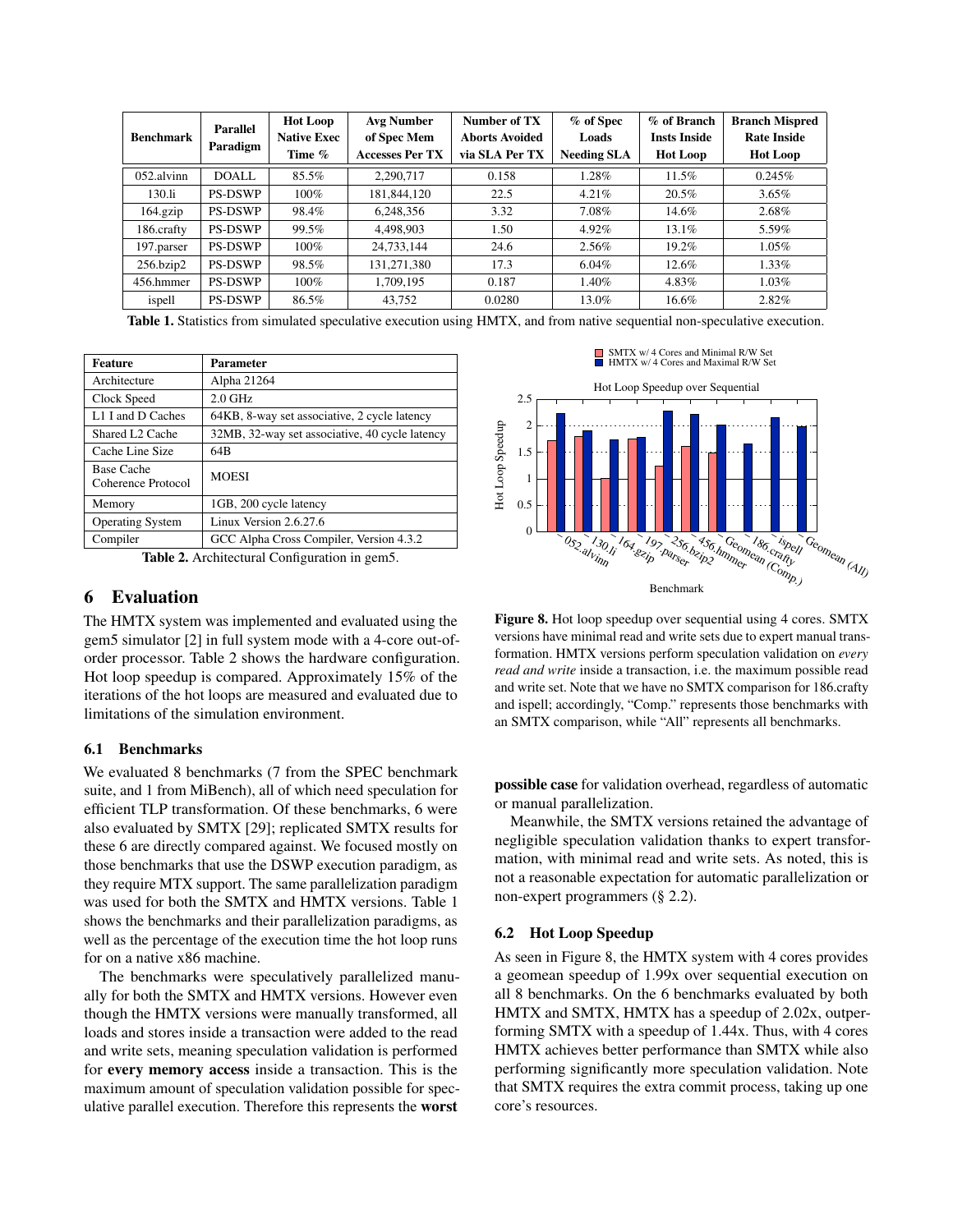| <b>Hardware</b> | <b>Exec Model</b>            | Area $(mm2)$ | <b>Total Leakage (W)</b> | <b>Geomean Runtime Dynamic (W)</b> | Geomean Energy $(J)$ |
|-----------------|------------------------------|--------------|--------------------------|------------------------------------|----------------------|
| Commodity       | Sequential (All)             |              | 5.515                    | 3.577                              | 7.323                |
|                 | Sequential (Comp.)           | 107.1        |                          | 3.654                              | 10.91                |
|                 | SMTX, Min R/W                |              |                          | 13.66                              | 15.32                |
|                 | Sequential (All)             |              | 5.607                    | 3.618                              | 7.431                |
| Commodity       | Sequential (Comp.)           |              |                          | 3.696                              | 11.07                |
| $+$ HMTX        | SMTX, Min R/W                | 111.1        |                          | 13.87                              | 15.57                |
| Extensions      | $HMTX$ , Max R/W (All)       |              |                          | 14.43                              | 8.088                |
|                 | <b>HMTX, Max R/W (Comp.)</b> |              |                          | 14.46                              | 11.77                |

Table 3. Area, power, and energy results on a simulated 4-core machine. "All" represents all evaluated benchmarks, while "Comp." represents only those benchmarks with an equivalent SMTX version to compare against. Note the difference in geomean energy between "Comp." and "All" is largely due to the short execution time of ispell compared to other benchmarks.

As shown in Figure 2, when the SMTX versions perform more speculation validation (though still less than the HMTX versions), its performance degrades badly. Therefore, these results show that the HMTX system is a large step toward enabling automatic parallelization.

#### 6.3 Misspeculation

No misspeculation occurred in any of the benchmarks that were evaluated, as only high confidence speculation is performed. All false misspeculation was avoided, such as those prevented thanks to SLAs (§ 5.1). The number of avoided misspeculations, seen in Table 1, varies for each benchmark depending upon the data access patterns given their complex data structures and control flow. In general, the higher the branch misprediction rate and percentage of branch instructions, the higher the number of avoided aborts. For example, 052.alvinn and 456.hmmer have low misspeculation rates and low rate of branches overall, and both require less SLAs and avoided less false misspeculations per transaction.

Table 1 additionally shows the number of SLAs that are sent as a percentage of the number of speculative loads performed by the system. Thanks to memory locality, most speculative accesses are to lines that have already been marked as speculative with that specific VID. Thus, there is not a significant amount of extra requests sent to the caches, and there is minimal impact on performance.

An abort could also be triggered if certain speculatively modified lines overflow the caches (§ 5.4). However, this was not seen in the evaluated benchmarks. Only 197.parser and 256.bzip2 had the allowed non-speculative versions of speculatively read lines overflow the caches.

Figure 9 shows the average size of the read and write sets. The geomean combined set size is 957 kB. The benchmark with the largest average size was for 256.bzip2, with 16,222 kB. Additionally, the large number of speculative memory accesses per transaction can be seen in Table 1.

#### 6.4 Area, Power, and Energy

Area and power are modeled with McPAT [23]. The 22nm technology node is used. Power gating and low L2 cache



Figure 9. Average size of the read and write sets in kB.

standby power are utilized. Table 3 displays statistics gathered.

An HMTX system with 4 cores has a total area of 111.1  $mm<sup>2</sup>$ , 4.0 mm<sup>2</sup> larger than the base system with the same cache sizes and core count  $(107.1 \text{ mm}^2)$ , which was used for SMTX evaluation. The largest source of these increases in the HMTX system is adding 12 bits to every line in the cache, 6 each for the modVID and highVID, as well as the low-high cascading comparators as discussed in § 4.5.

McPAT uses CACTI [24] in order to model caches, which performs architectural modeling of SRAM based caches. Total leakage increases marginally when adding in HMTX extensions (Table 3). Additionally, geomean runtime dynamic power consumption increases for HMTX due to the aforementioned logic and cache modifications for HMTX. Overall, energy consumption with HMTX is lesser than for SMTX, largely due to the difference in execution time.

Applications running on hardware with HMTX extensions would still have an increase in energy consumption even if they do not utilize HMTX functionality. To evaluate this impact, we ran the same SMTX and sequential benchmarks on HMTX hardware through McPAT. Note that this has no impact on execution time. Overall, geomean runtime dynamic power and energy consumption increased marginally (Table 3). This highlights the low impact of HMTX extensions.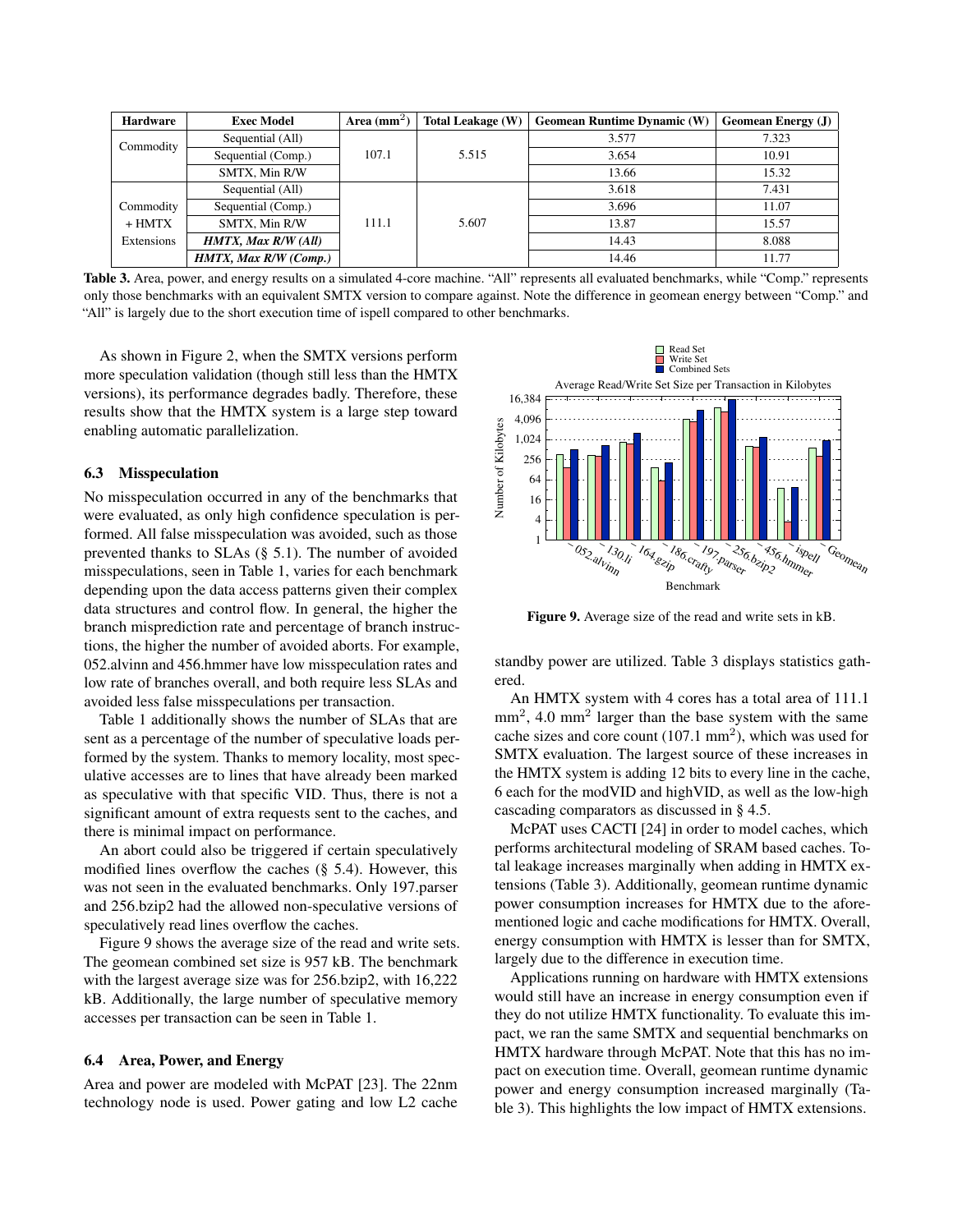# 7 Related Work

## 7.1 MTX by Vachharajani [39]

The HMTX system follows Vachharajani's lead by adding version IDs to each cache line, as noted in *§*2.3. However, there are some important differences between the two works.

Speculative Memory Processing Efficiency. Vachharajani's commit protocol is prohibitively expensive, both in complexity and time. On commit, the entire cache must be searched for every line with the committed VID (similar to the naïve version in §4.4). Even with an ORB-like structure [34] that holds the address of every speculatively accessed line, processing every speculative line individually on every commit would still be very slow. Additionally, the protocol requires broadcasting an invalidation for each speculatively modified line to gain exclusive access to it. This would lead to considerable bus contention and further degrade performance. Lastly, the abort implementation is not discussed in detail, and VID overflow is not considered.

By contrast, HMTX is designed so that the state of other versions of the same line does not need to be known, nor does there need to be an invalidation or interaction with them to perform a commit or abort  $(\S$  4.4). This allows for both to occur lazily, similar to other works [27, 41]. This simpler, lazy approach is not bursty or time consuming in searching an entire cache or processing all lines at once, allowing for transactions that speculatively access large amounts of data.

Cache Pressure. Vachharajani's work creates a new version of a cache line for every read from a new version. This may lead to unnecessary cache pressure as many read-only lines redundantly store the same data. By contrast, HMTX only creates new lines when a speculative write occurs to a line that has not yet been speculatively written for the given transaction's VID. In addition to reducing cache pressure, this also allows for transactions with larger read and write sets.

Commit Granularity. Vachharajani's byte-level commit granularity requires much higher space and complexity. By contrast, HMTX uses cache line-level granularity. This reduces the complexity of implementation without any increase in misspeculation rates on the evaluated benchmarks.

#### 7.2 Single-Threaded TM Systems

No past hardware TM systems have sufficient support for multi-threaded transactions via both uncommitted value forwarding and group transaction commit. Consequently, these systems cannot support speculative pipeline parallel execution. By contrast, HMTX can support a wide range of speculative execution paradigms, from TLS to DSWP-style execution.

Similar to HMTX, versioned memory is used by some TM systems to manage transactions [7, 10, 27, 31, 32, 34, 41]. This enables lazy commits and holding speculative state from multiple tasks in a single cache, which are both used by HMTX. However, none of these systems allow for a single

transaction's speculative memory to migrate to other peer caches, which is a requirement for pipeline parallelization (§ 2.3).

Many past systems provide an ordering for transactions as HMTX does, allowing for uncommitted value forwarding as an optimization [9, 12, 17, 32–34, 42]. However, as noted in § 2.3, group commit is also required in order to ensure that all speculative modifications from a single transaction, likely spread across multiple caches, are atomically committed.

Additionally, while some TM systems support large read and write sets [1, 6, 27, 28], most cannot support transactions as large as those in the parallelized benchmarks presented. Thus, even if they did support uncommitted value forwarding and group transaction commit, they would be unable to perform speculative pipeline parallelization.

Lastly, all prior systems are susceptible to false misspeculations due to branch misprediction, which HMTX overcomes via SLAs (§ 5.1).

# 8 Conclusion and Future Work

This paper presented the HMTX system, the first complete design, implementation, and evaluation of a hardware TM system with support for multi-threaded transactions (MTX). MTX is required for thread-level pipeline parallelization, an important class of parallel execution techniques. HMTX provides MTX as well as resilient, long-running transactions without excessive hardware cost. On a multicore machine with 4 cores, a geomean speedup of 99% is achieved over sequential execution, with modest increases in power and energy consumption.

Future work could adapt the HMTX coherence scheme to a directory-based protocol to allow for efficient scaling to many more cores. Additionally, similar to prior systems [27], unlimited read and write sets could be supported by overflowing speculatively modified versions of lines into memory and managing them via data structures.

Lastly, a large motivation of this work is to take a big step closer to automatic parallelization. A compiler could achieve profitable automatic speculative parallelization with the help of low overhead speculation validation via HMTX.

# Acknowledgments

We thank the Liberty Research Group for their support and feedback during this work. We also thank the anonymous reviewers for their insightful comments and suggestions. This work is supported by the National Science Foundation (NSF) under Grants OCI-1047879, CCF-1439085, and CNS-0964328. All opinions, findings, conclusions, and recommendations expressed in this paper are those of the Liberty Research Group and do not necessarily reflect the views of the NSF. This work was carried out when the authors were working at Princeton University.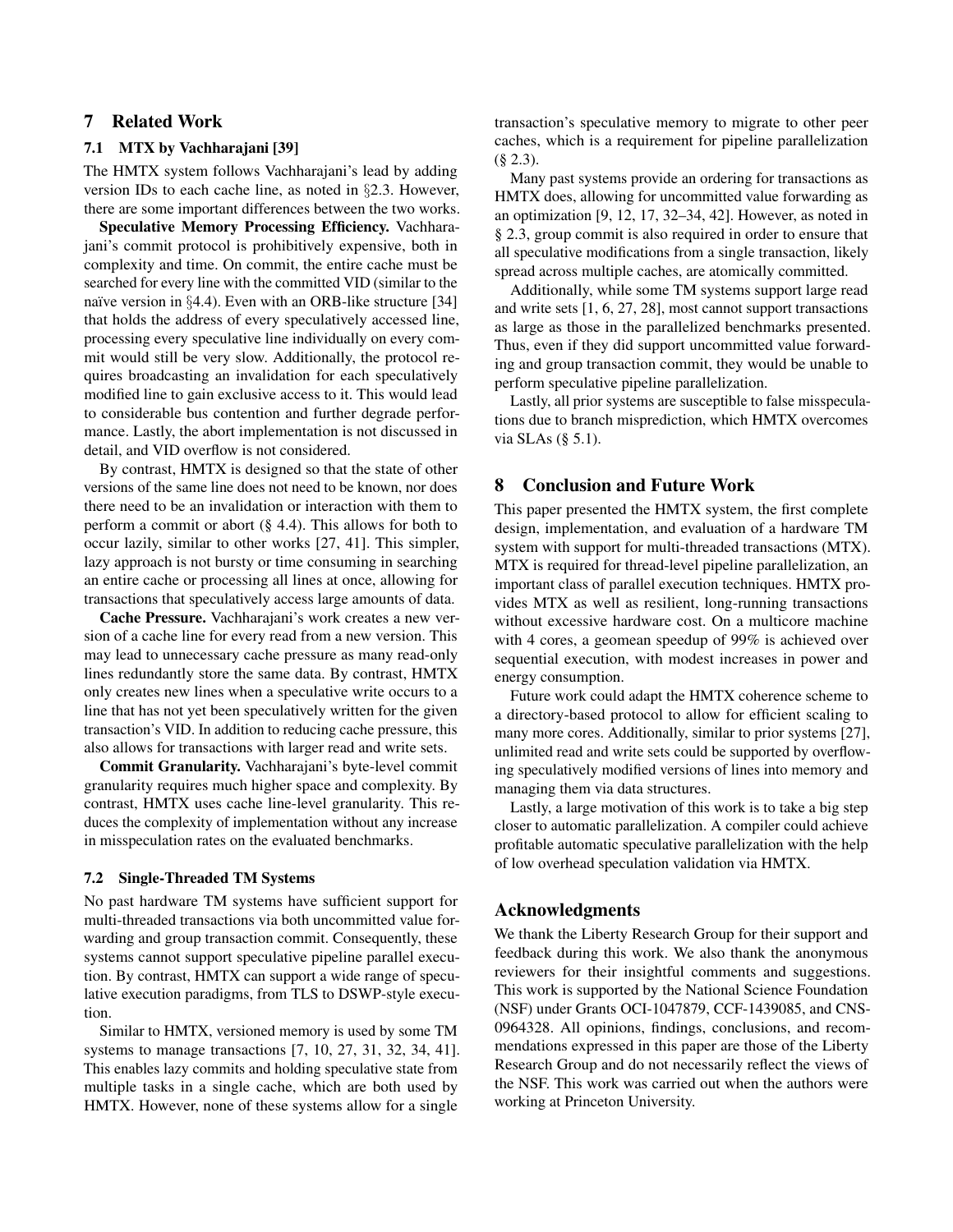# References

- [1] C. Scott Ananian, Krste Asanovic, Bradley C. Kuszmaul, Charles E. Leiserson, and Sean Lie. 2005. Unbounded Transactional Memory. In *Proceedings of the 11th International Symposium on High-Performance Computer Architecture*. IEEE Computer Society, Los Alamitos, CA, USA, 316–327. https://doi.org/10.1109/HPCA.2005.41
- [2] Nathan Binkert, Bradford Beckmann, Gabriel Black, Steven K. Reinhardt, Ali Saidi, Arkaprava Basu, Joel Hestness, Derek R. Hower, Tushar Krishna, Somayeh Sardashti, Rathijit Sen, Korey Sewell, Muhammad Shoaib, Nilay Vaish, Mark D. Hill, and David A. Wood. 2011. The Gem5 Simulator. *SIGARCH Comput. Archit. News* 39, 2 (Aug. 2011), 1–7. https://doi.org/10.1145/2024716.2024718
- [3] Simone Campanoni, Timothy Jones, Glenn Holloway, Vijay Janapa Reddi, Gu-Yeon Wei, and David Brooks. 2012. HELIX: automatic parallelization of irregular programs for chip multiprocessing. In *CGO*.
- [4] Calin Cascaval, Colin Blundell, Maged Michael, Harold W. Cain, Peng Wu, Stefanie Chiras, and Siddhartha Chatterjee. 2008. Software Transactional Memory: Why Is It Only a Research Toy? *Queue* 6, 5 (2008), 46–58. https://doi.org/10.1145/1454456.1454466
- [5] Luis Ceze, James Tuck, Josep Torrellas, and Calin Cascaval. 2006. Bulk Disambiguation of Speculative Threads in Multiprocessors. In *Proceedings of the 33rd Annual International Symposium on Computer Architecture*. https://doi.org/10.1109/ISCA.2006.13
- [6] Weihaw Chuang, Satish Narayanasamy, Ganesh Venkatesh, Jack Sampson, Michael Van Biesbrouck, Gilles Pokam, Brad Calder, and Osvaldo Colavin. 2006. Unbounded page-based transactional memory. In *Proceedings of the 12th International Conference on Architectural Support for Programming Languages and Operating Systems*. ACM Press, New York, NY, USA, 347–358. https://doi.org/10.1145/1168857. 1168901
- [7] Marcelo Cintra, José F. Martínez, and Josep Torrellas. 2000. Architectural Support for Scalable Speculative Parallelization in Shared-Memory Multiprocessors. In *Proceedings of the 27th Annual International Symposium on Computer Architecture*. ACM Press, New York, NY, USA, 13–24. https://doi.org/10.1145/339647.363382
- [8] Jeffrey Dean and Sanjay Ghemawat. 2004. MapReduce: simplified data processing on large clusters. In *OSDI'04: Proceedings of the 6th conference on Symposium on Opearting Systems Design & Implementation*. USENIX Association, Berkeley, CA, USA, 10–10.
- [9] María Jesús Garzarán, Milos Prvulovic, José María Llabería, Víctor Viñals, Lawrence Rauchwerger, and Josep Torrellas. 2005. Tradeoffs in Buffering Speculative Memory State for Thread-level Speculation in Multiprocessors. *ACM Transactions on Architecture Code Optimization* 2, 3 (2005), 247–279. https://doi.org/10.1145/1089008.1089010
- [10] S. Gopal, T. Vijaykumar, J. Smith, and G. Sohi. 1998. Speculative Versioning Cache. In *Proceedings of the 4th International Symposium on High-Performance Computer Architecture (HPCA '98)*. IEEE Computer Society, Washington, DC, USA, 195–. http://dl.acm.org/citation. cfm?id=822079.822729
- [11] M. R. Guthaus, J. S. Ringenberg, D. Ernst, T. M. Austin, T. Mudge, and R. B. Brown. 2001. MiBench: A free, commercially representative embedded benchmark suite. In *Proceedings of the Workload Characterization, 2001. WWC-4. 2001 IEEE International Workshop*. IEEE Computer Society, Washington, DC, USA, 3–14. https: //doi.org/10.1109/WWC.2001.15
- [12] Lance Hammond, Mark Willey, and Kunle Olukotun. 1998. Data speculation support for a chip multiprocessor. In *Proceedings of the Eighth International Conference on Architectural Support for Programming Languages and Operating Systems*. ACM Press, New York, NY, USA, 58–69. https://doi.org/10.1145/291069.291020
- [13] Lance Hammond, Vicky Wong, Mike Chen, Brian D. Carlstrom, John D. Davis, Ben Hertzberg, Manohar K. Prabhu, Honggo Wijaya, Christos Kozyrakis, and Kunle Olukotun. 2004. Transactional Memory Coherence and Consistency. In *Proceedings of the 31st Annual International Symposium on Computer Architecture*. http://dl.acm.org/

citation.cfm?id=998680.1006711

- [14] John L. Henning. 2000. SPEC CPU2000: Measuring CPU Performance in the New Millennium. *Computer* 33, 7 (July 2000), 28–35. https: //doi.org/10.1109/2.869367
- [15] John L. Henning. 2006. SPEC CPU2006 Benchmark Descriptions. *SIGARCH Comput. Archit. News* 34, 4 (Sept. 2006), 1–17. https: //doi.org/10.1145/1186736.1186737
- [16] Jialu Huang, Arun Raman, Yun Zhang, Thomas B. Jablin, Tzu-Han Hung, and David I. August. 2010. Decoupled Software Pipelining Creates Parallelization Opportunities. In *Proceedings of the 2010 International Symposium on Code Generation and Optimization*.
- [17] Mark C. Jeffrey, Suvinay Subramanian, Cong Yan, Joel Emer, and Daniel Sanchez. 2015. A Scalable Architecture for Ordered Parallelism. In *Proceedings of the 48th International Symposium on Microarchitecture (MICRO-48)*. ACM, New York, NY, USA, 228–241. https://doi.org/10.1145/2830772.2830777
- [18] Nick P. Johnson. 2015. *Static Dependence Analysis in an Infrastructure for Automatic Parallelization*. Ph.D. Dissertation. Department of Computer Science, Princeton University, Princeton, New Jersey, United States.
- [19] Ken Kennedy and John R. Allen. 2002. *Optimizing compilers for modern architectures: a dependence-based approach*. Morgan Kaufmann Publishers Inc., San Francisco, CA, USA.
- [20] Hanjun Kim. 2013. *ASAP: Automatic Speculative Acyclic Parallelization for Clusters*. Ph.D. Dissertation. Department of Computer Science, Princeton University, Princeton, New Jersey, United States.
- [21] Hanjun Kim, Nick P. Johnson, Jae W. Lee, Scott A. Mahlke, and David I. August. 2012. Automatic Speculative DOALL for Clusters. *International Symposium on Code Generation and Optimization (CGO)* (March 2012).
- [22] Hanjun Kim, Arun Raman, Feng Liu, Jae W. Lee, and David I. August. 2010. Scalable Speculative Parallelization on Commodity Clusters. In *Proceedings of the 43rd Annual IEEE/ACM International Symposium on Microarchitecture (MICRO)*.
- [23] Sheng Li, Jung Ho Ahn, Richard D. Strong, Jay B. Brockman, Dean M. Tullsen, and Norman P. Jouppi. 2009. McPAT: An Integrated Power, Area, and Timing Modeling Framework for Multicore and Manycore Architectures. In *Proceedings of the 42Nd Annual IEEE/ACM International Symposium on Microarchitecture (MICRO 42)*. ACM, New York, NY, USA, 469–480. https://doi.org/10.1145/1669112.1669172
- [24] Sheng Li, Ke Chen, Jung Ho Ahn, Jay B. Brockman, and Norman P. Jouppi. 2011. CACTI-P: Architecture-level Modeling for SRAMbased Structures with Advanced Leakage Reduction Techniques. In *Proceedings of the International Conference on Computer-Aided Design (ICCAD '11)*. IEEE Press, Piscataway, NJ, USA, 694–701. http: //dl.acm.org/citation.cfm?id=2132325.2132479
- [25] Taewook Oh, Stephen R. Beard, Nick P. Johnson, Sergiy Popovych, and David I. August. 2017. A Generalized Framework for Automatic Scripting Language Parallelization. In *Proceedings of the 2016 International Conference on Parallel Architectures and Compilation (PACT '17)*.
- [26] Guilherme Ottoni, Ram Rangan, Adam Stoler, and David I. August. 2005. Automatic Thread Extraction with Decoupled Software Pipelining. In *Proceedings of the 38th Annual IEEE/ACM International Symposium on Microarchitecture (MICRO)*. 105–118. https: //doi.org/10.1109/MICRO.2005.13
- [27] Milos Prvulovic, María Jesús Garzarán, Lawrence Rauchwerger, and Josep Torrellas. 2001. Removing architectural bottlenecks to the scalability of speculative parallelization. In *Proceedings of the 28th Annual International Symposium on Computer Architecture*. ACM Press, New York, NY, USA, 204–215. https://doi.org/10.1145/379240.379264
- [28] Ravi Rajwar, Maurice Herlihy, and Konrad Lai. 2005. Virtualizing Transactional Memory. In *Proceedings of the 32nd International Symposium on Computer Architecture*. 494–505.